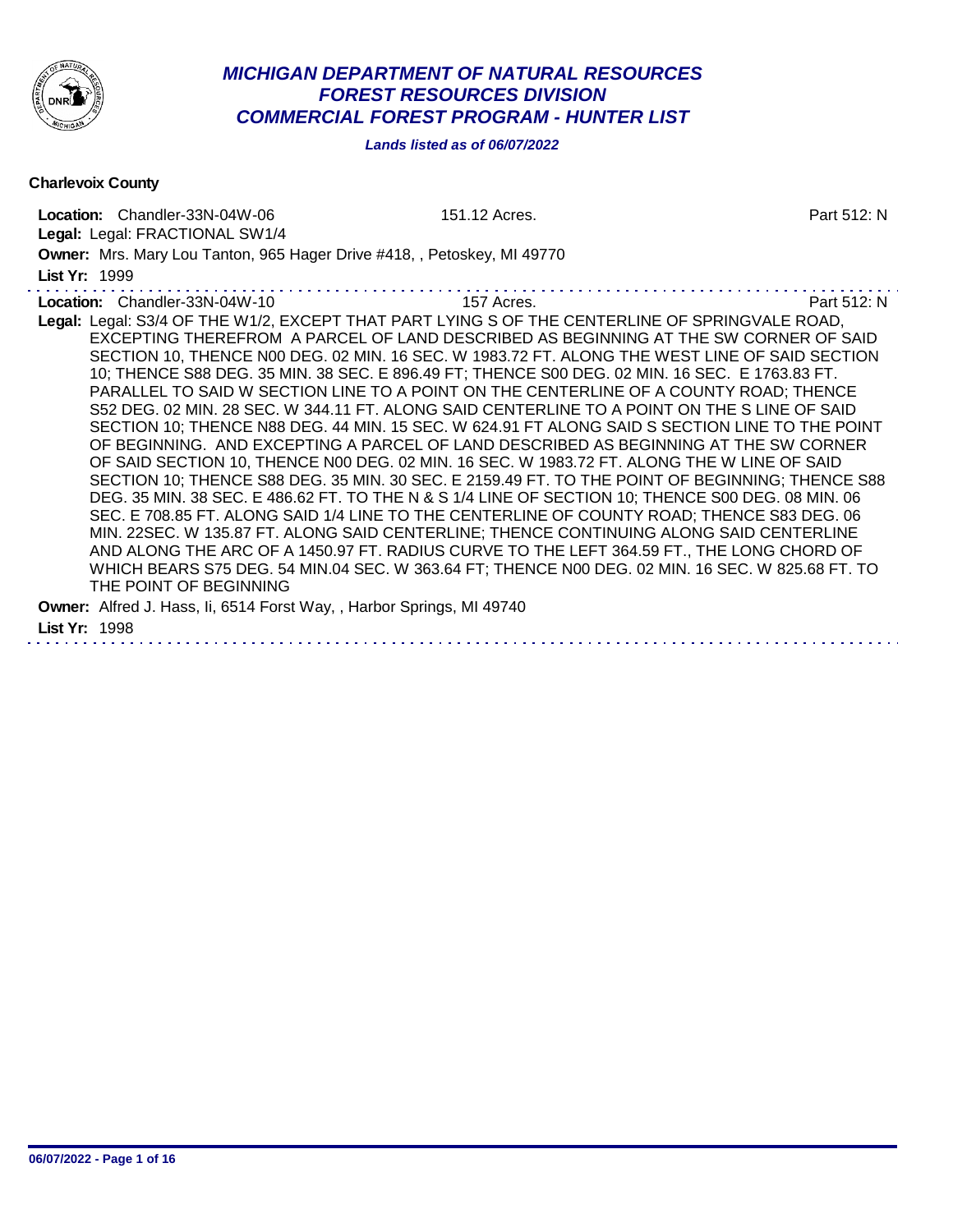## Location: Eveline-33N-07W-22 98.23 Acres. Part 512: N

| <b>ACRES</b>                                                                                     | 0.4010100<br>Legal: Legal: COMMENCING AT A T-IRON STAKE AT THE SOUTH QUARTER CORNER OF SECTION 22, TOWNSHIP<br>33 NORTH, RANGE 7 W EST; THENCE NORTH 2616.26 FEET ALONG THE NORTH AND SOUTH QUARTER<br>LINE OF SAID SECTION THENCE SOUTH89D41'57" WEST 169.58 FEET TO THE POINT OF BEGINNING OF<br>THIS DESCRIPTION; THENCE SOUTH 2D03'51" EAST 453.77 FEET; THENCE SOUTH 89D41'57" WEST 270.22<br>FEET; THENCE SOUTH 1467.31 FEET; THENCE SOUTH 71D06'33" WEST 55.47 FEET; THENCE NORTH<br>77D28'03" WEST 455.31 FEET; THENCE NORTH 46D28'16" WEST 299.82FEET; THENCE NORTH 89D55'56"<br>WEST 483.08 FEET; THENCE SOUTH 00D54'24" EAST 314.82 FEET; THENCE SOUTH89D55'56" EAST 148.66<br>FEET; THENCE SOUTH 00D54'24" EAST 664.46 FEET TO THE SOUTH LINE OF SECTION 22;THENCE ALONG<br>SAID SOUTH SECTION LINE NORTH 89D55'56" WEST 598.37 FEET TO THE SHORE OF LAKE CHARLEVOIX;<br>THENCE ALONG SAID SHORE THE FOLLOWING COURSES: NORTH 14D21'24" WEST 210.18 FEET, NORTH<br>52D43'50"WEST 350.91 FEET, NORTH 59D38'16" WEST 183.41 FEET, AND NORTH 53D49"41' WEST 95.27<br>FEET TO THE WESTLINE OF SAID SECTION; THENCE ALONG SAID WEST SECTION LINE NORTH 00D54'24"<br>WEST 2035.10 FEET TO THESOUTHWEST CORNER OF THE FORMER SEVERENS BALCH PROPERTY AS<br>RECORDED IN DEED LIBER 171, PAGE 142, CHARLEVOIX COUNTY RECORDS; THENCE ALONG THE<br>SOUTHERLY LINE OF SAID BALCH PROPERTY, THE FOLLOWING COURSES: NORTH 89D41'57" EAST<br>PARALLEL WITH THE EAST AND WEST QUARTER LINE OF SAID SECTION 748.74 FEET, SOUTH39D06'03"<br>EAST 381.09 FEET, NORTH 89'41`57" EAST, PARALLEL WITH SAID EAST AND WEST QUARTER LINE,511.45<br>FEET, NORTH 46D59'57" EAST 437.95 FEET, AND NORTH 89D41'57" EAST, PARALLEL WITH SAID EAST AND<br>WESTQUARTER LINE, 663.42 FEET TO THE POINT OF BEGINNING; BEING A PART OF THE SW FRAC 1/4<br>OF SECTION 22,T33N, R07W AND CONTAINING 103.88 ACRES WITHIN THE PERIMETER OF THE COURSES<br>DESCRIBED. PROPERTY INCLUDES ALL LAND TO THE WATER'S EDGE OF LAKE CHARLEVOIX LYING<br>SOUTHWESTERLY OF THE COURSES DESCRIBEDALONG THE SHORE. SUBJECT TO THE RIGHTS OF THE<br>PUBLIC AND/OR GOVT. UNIT IN ANY PART THEREOF TAKEN, USED OR DEEDED FOR STREET, ROAD OR<br>HIGHWAY PURPOSES EXC THEREFROM PT OF E1/2 OF SW1/4 DESC AS COMM AT SOUTH 1/4 COR OF<br>SEC 22; THENCE ALG N-S 1/4 LN OF SD SEC, N 00DEG 04' 38" W (RECORDED AS NORTH) 2616.26 FT;<br>THENCE S 89DEG 40' 02" W (RECORDED AS S 89 DEG 41' 57" W) 169.58 FT TO POB OF THIS DESCRIPTION;<br>THENCE S 02DEG 03' 51" E 297.14 FT; THENCE S 89 DEG 40' 02" W 994.25 FT; THENCE N 46DEG 58'02" E<br>437.95 FT; THENCE N 89DEG 40' 02" E (RECORDED AS N 89DEG 41' 57" E) 663.42 FT TO POB; CONT5.65 |             |
|--------------------------------------------------------------------------------------------------|---------------------------------------------------------------------------------------------------------------------------------------------------------------------------------------------------------------------------------------------------------------------------------------------------------------------------------------------------------------------------------------------------------------------------------------------------------------------------------------------------------------------------------------------------------------------------------------------------------------------------------------------------------------------------------------------------------------------------------------------------------------------------------------------------------------------------------------------------------------------------------------------------------------------------------------------------------------------------------------------------------------------------------------------------------------------------------------------------------------------------------------------------------------------------------------------------------------------------------------------------------------------------------------------------------------------------------------------------------------------------------------------------------------------------------------------------------------------------------------------------------------------------------------------------------------------------------------------------------------------------------------------------------------------------------------------------------------------------------------------------------------------------------------------------------------------------------------------------------------------------------------------------------------------------------------------------------------------------------------------------------------------------------------------------------------------------------------------------------------------------------------------------------------------------------------------------------------------------------------------------------------------------------------------------------------------------------------------------------------------------------------------------------------------------------------------------------------------------------------------------------------------------------------------------------------------------------------------------------------------------------------------------------------------------------------------------|-------------|
| Owner: Charles R. and Julia C. Eisendrath, 1211 Ferdon Rd,, Ann Arbor, MI 48104<br>List Yr: 2008 |                                                                                                                                                                                                                                                                                                                                                                                                                                                                                                                                                                                                                                                                                                                                                                                                                                                                                                                                                                                                                                                                                                                                                                                                                                                                                                                                                                                                                                                                                                                                                                                                                                                                                                                                                                                                                                                                                                                                                                                                                                                                                                                                                                                                                                                                                                                                                                                                                                                                                                                                                                                                                                                                                                   |             |
| Location: Eveline-33N-07W-30<br>Legal: Legal: W1/2 OF FRL SW1/4                                  | 83.4 Acres.                                                                                                                                                                                                                                                                                                                                                                                                                                                                                                                                                                                                                                                                                                                                                                                                                                                                                                                                                                                                                                                                                                                                                                                                                                                                                                                                                                                                                                                                                                                                                                                                                                                                                                                                                                                                                                                                                                                                                                                                                                                                                                                                                                                                                                                                                                                                                                                                                                                                                                                                                                                                                                                                                       | Part 512: N |
| List Yr: 2015                                                                                    | Owner: LTLL Corp., Mr. Douglas Devereaux, 2270 North Dobler Road, Sterling, MI 48659                                                                                                                                                                                                                                                                                                                                                                                                                                                                                                                                                                                                                                                                                                                                                                                                                                                                                                                                                                                                                                                                                                                                                                                                                                                                                                                                                                                                                                                                                                                                                                                                                                                                                                                                                                                                                                                                                                                                                                                                                                                                                                                                                                                                                                                                                                                                                                                                                                                                                                                                                                                                              |             |
| Location: Hayes-34N-07W-14<br>Legal: Legal: SW1/4 OF SW1/4                                       | 40 Acres.                                                                                                                                                                                                                                                                                                                                                                                                                                                                                                                                                                                                                                                                                                                                                                                                                                                                                                                                                                                                                                                                                                                                                                                                                                                                                                                                                                                                                                                                                                                                                                                                                                                                                                                                                                                                                                                                                                                                                                                                                                                                                                                                                                                                                                                                                                                                                                                                                                                                                                                                                                                                                                                                                         | Part 512: N |
| List Yr: 1983                                                                                    | Owner: Mr. and Mrs. Bradley Tillotson, 1288 Sandwood Drive, , Loveland, OH 45140                                                                                                                                                                                                                                                                                                                                                                                                                                                                                                                                                                                                                                                                                                                                                                                                                                                                                                                                                                                                                                                                                                                                                                                                                                                                                                                                                                                                                                                                                                                                                                                                                                                                                                                                                                                                                                                                                                                                                                                                                                                                                                                                                                                                                                                                                                                                                                                                                                                                                                                                                                                                                  |             |
| Location: Hayes-34N-07W-23<br>Legal: Legal: SE1/4 OF NW1/4                                       | .<br>40 Acres.                                                                                                                                                                                                                                                                                                                                                                                                                                                                                                                                                                                                                                                                                                                                                                                                                                                                                                                                                                                                                                                                                                                                                                                                                                                                                                                                                                                                                                                                                                                                                                                                                                                                                                                                                                                                                                                                                                                                                                                                                                                                                                                                                                                                                                                                                                                                                                                                                                                                                                                                                                                                                                                                                    | Part 512: N |
| List Yr: 1995                                                                                    | Owner: Little Traverse Conservancy, Kieran C. Fleming, Executive Director, 3264 Powell Road, Harbor Springs, MI 49740                                                                                                                                                                                                                                                                                                                                                                                                                                                                                                                                                                                                                                                                                                                                                                                                                                                                                                                                                                                                                                                                                                                                                                                                                                                                                                                                                                                                                                                                                                                                                                                                                                                                                                                                                                                                                                                                                                                                                                                                                                                                                                                                                                                                                                                                                                                                                                                                                                                                                                                                                                             |             |
| Location: Hayes-34N-07W-25<br>Legal: Legal: SW1/4 OF SE1/4                                       | 40 Acres.                                                                                                                                                                                                                                                                                                                                                                                                                                                                                                                                                                                                                                                                                                                                                                                                                                                                                                                                                                                                                                                                                                                                                                                                                                                                                                                                                                                                                                                                                                                                                                                                                                                                                                                                                                                                                                                                                                                                                                                                                                                                                                                                                                                                                                                                                                                                                                                                                                                                                                                                                                                                                                                                                         | Part 512: N |
| List Yr: 1981                                                                                    | Owner: Little Traverse Conservancy, Kieran C. Fleming, Executive Director, 3264 Powell Road, Harbor Springs, MI 49740                                                                                                                                                                                                                                                                                                                                                                                                                                                                                                                                                                                                                                                                                                                                                                                                                                                                                                                                                                                                                                                                                                                                                                                                                                                                                                                                                                                                                                                                                                                                                                                                                                                                                                                                                                                                                                                                                                                                                                                                                                                                                                                                                                                                                                                                                                                                                                                                                                                                                                                                                                             |             |
| Location: Hudson-32N-04W-01<br>Legal: Legal: NW 1/4 OF NE 1/4                                    | 39.65 Acres.                                                                                                                                                                                                                                                                                                                                                                                                                                                                                                                                                                                                                                                                                                                                                                                                                                                                                                                                                                                                                                                                                                                                                                                                                                                                                                                                                                                                                                                                                                                                                                                                                                                                                                                                                                                                                                                                                                                                                                                                                                                                                                                                                                                                                                                                                                                                                                                                                                                                                                                                                                                                                                                                                      | Part 512: N |
| List Yr: 1975                                                                                    | Owner: Lake Louise Christian Community, 11037 Thumb Lake Rd, , Boyne Falls, MI 49713                                                                                                                                                                                                                                                                                                                                                                                                                                                                                                                                                                                                                                                                                                                                                                                                                                                                                                                                                                                                                                                                                                                                                                                                                                                                                                                                                                                                                                                                                                                                                                                                                                                                                                                                                                                                                                                                                                                                                                                                                                                                                                                                                                                                                                                                                                                                                                                                                                                                                                                                                                                                              |             |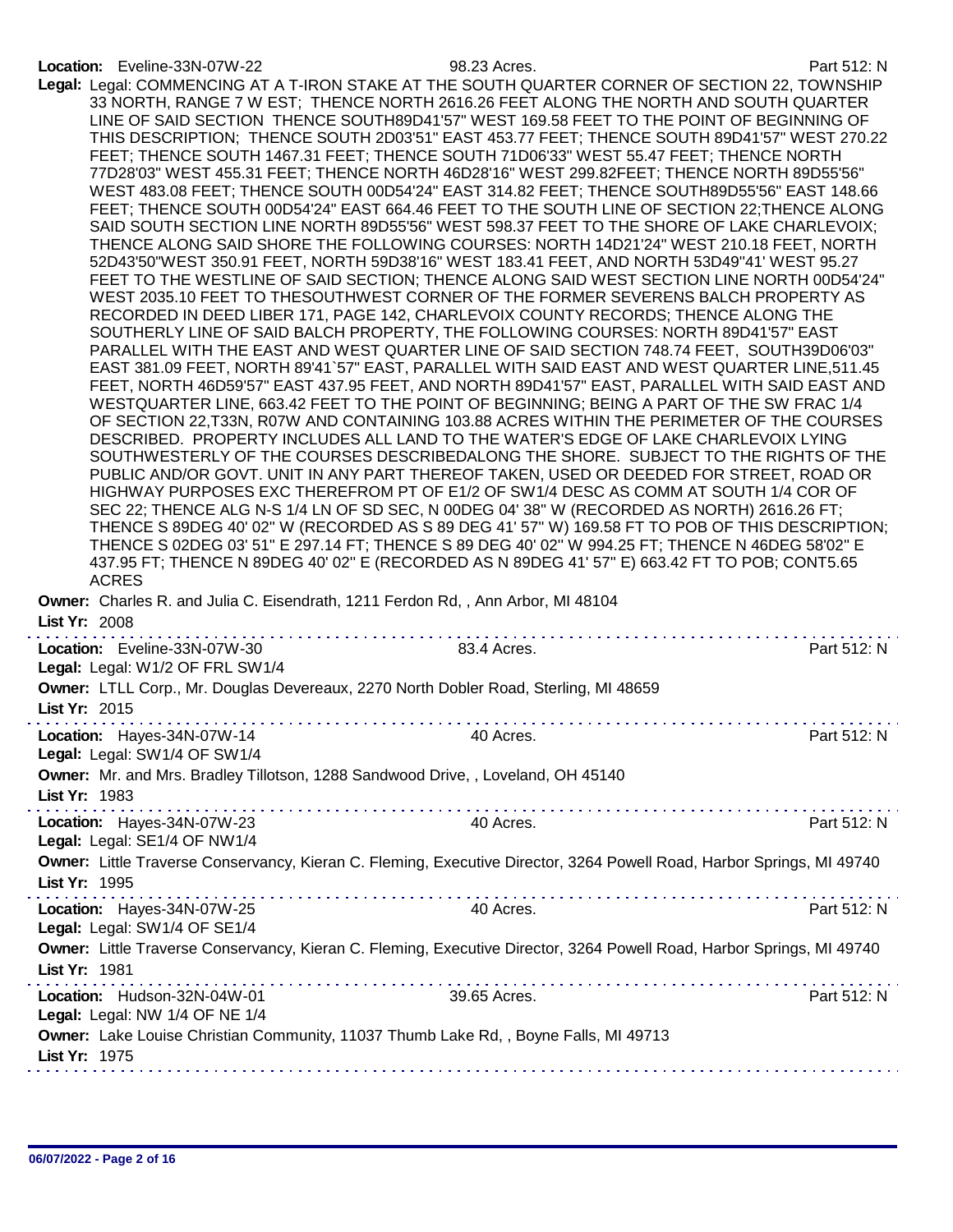| Location: Hudson-32N-04W-01<br>Legal: Legal: NORTH 660 FT OF GOVT. LOT 3                                                               | 20 Acres.     | Part 512: N |
|----------------------------------------------------------------------------------------------------------------------------------------|---------------|-------------|
| Owner: Lake Louise Christian Community, 11037 Thumb Lake Rd, , Boyne Falls, MI 49713<br>List Yr: 1975                                  |               |             |
| Location: Hudson-32N-04W-01<br>Legal: Legal: EAST 660 FT. OF SOUTH 660 FT. OF GOV. LOT 3                                               | 10 Acres.     | Part 512: N |
| Owner: Lake Louise Christian Community, 11037 Thumb Lake Rd, , Boyne Falls, MI 49713<br>List Yr: 1975                                  |               |             |
| Location: Hudson-32N-04W-01<br>Legal: Legal: N 1/2 OF NW 1/4                                                                           | 79.48 Acres.  | Part 512: N |
| Owner: Lake Louise Christian Community, 11037 Thumb Lake Rd, , Boyne Falls, MI 49713<br>List Yr: 1975                                  |               |             |
| Location: Hudson-32N-04W-01<br>Legal: Legal: NE 1/4 OF SE 1/4                                                                          | 40 Acres.     | Part 512: N |
| Owner: Lake Louise Christian Community, 11037 Thumb Lake Rd,, Boyne Falls, MI 49713<br>List Yr: 1975<br>a concern a concern and a con- |               |             |
| Location: Hudson-32N-04W-01<br>Legal: Legal: EAST 660 FT OF GOVT LOT 4                                                                 | 20 Acres.     | Part 512: N |
| Owner: Lake Louise Christian Community, 11037 Thumb Lake Rd, , Boyne Falls, MI 49713<br>List Yr: 1975                                  |               |             |
| Location: Hudson-32N-04W-01<br>Legal: Legal: SE 1/4 OF SE 1/4                                                                          | 40 Acres.     | Part 512: N |
| Owner: Lake Louise Christian Community, 11037 Thumb Lake Rd, , Boyne Falls, MI 49713<br>List Yr: 1975                                  |               |             |
| Location: Hudson-32N-04W-01<br>Legal: Legal: THAT PORTION OF GOV LOT 2 LYING NORTH AND EAST OF MAGEE RD                                | 5 Acres.      | Part 512: N |
| Owner: Lake Louise Christian Community, 11037 Thumb Lake Rd, , Boyne Falls, MI 49713<br>List Yr: 2018                                  |               |             |
| Location: Hudson-32N-04W-01<br>Legal: Legal: W 660 FT OF S 660 FT OF GOV LOT 3 LYING NORTH AND EAST OF MAGEE RD.                       | 5 Acres.      | Part 512: N |
| Owner: Lake Louise Christian Community, 11037 Thumb Lake Rd, , Boyne Falls, MI 49713<br>List Yr: 2018                                  |               |             |
| Location: Hudson-32N-04W-01<br>Legal: Legal: EAST FRL 1/2 OF NE1/4 EXCLUDING STANNARD LAKE                                             | 40 Acres.     | Part 512: N |
| Owner: Lake Louise Christian Community, 11037 Thumb Lake Rd, , Boyne Falls, MI 49713<br>List Yr: 2018                                  |               |             |
| Location: Hudson-32N-04W-02<br>Legal: Legal: N 1/2 OF N 1/2                                                                            | 162.78 Acres. | Part 512: N |
| Owner: Lake Louise Christian Community, 11037 Thumb Lake Rd, , Boyne Falls, MI 49713<br>List Yr: 1975                                  |               |             |
| Location: Hudson-32N-04W-02<br>Legal: Legal: NORTH 660 FT OF GOVT LOT 4                                                                | 20 Acres.     | Part 512: N |
| Owner: Lake Louise Christian Community, 11037 Thumb Lake Rd, , Boyne Falls, MI 49713<br>List Yr: 1975                                  |               |             |
| Location: Hudson-32N-04W-02<br>Legal: Legal: WEST 660 FT. OF SOUTH 660 FT OF GOVT LOT 4                                                | 10 Acres.     | Part 512: N |
| Owner: Lake Louise Christian Community, 11037 Thumb Lake Rd, , Boyne Falls, MI 49713<br>List Yr: 1975                                  |               |             |
|                                                                                                                                        |               |             |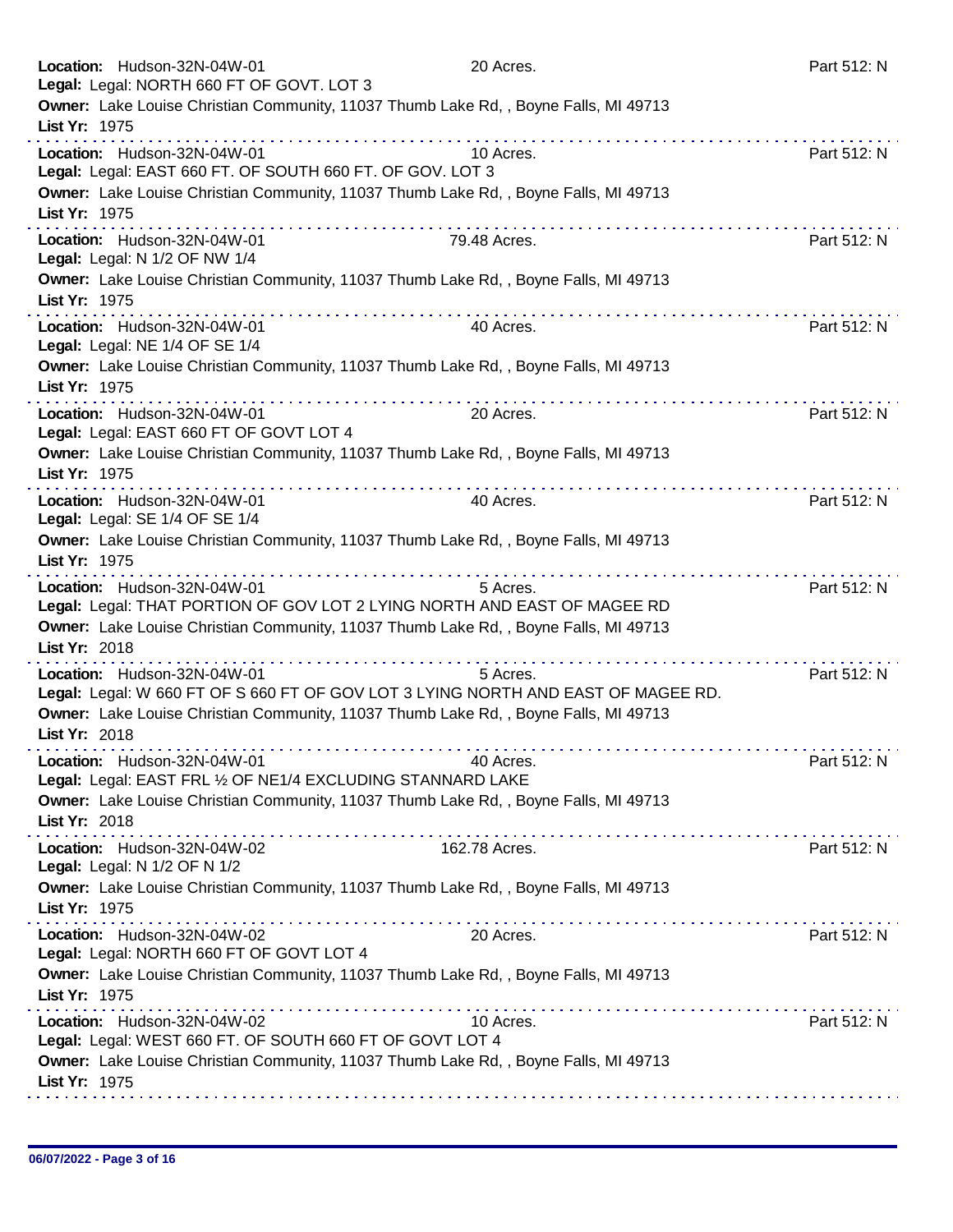|               | Location: Hudson-32N-04W-03<br>Legal: Legal: N 1/2 OF N 1/2                                      | 162.72 Acres.                                                                                                                                                                                                                                                                                                                                                                                                                                                                                                                                        | Part 512: N |
|---------------|--------------------------------------------------------------------------------------------------|------------------------------------------------------------------------------------------------------------------------------------------------------------------------------------------------------------------------------------------------------------------------------------------------------------------------------------------------------------------------------------------------------------------------------------------------------------------------------------------------------------------------------------------------------|-------------|
| List Yr: 1975 |                                                                                                  | Owner: Lake Louise Christian Community, 11037 Thumb Lake Rd, , Boyne Falls, MI 49713                                                                                                                                                                                                                                                                                                                                                                                                                                                                 |             |
|               | Location: Hudson-32N-04W-03<br>Legal: Legal: WEST 660 FT OF GOVT LOT 2                           | 20 Acres.                                                                                                                                                                                                                                                                                                                                                                                                                                                                                                                                            | Part 512: N |
| List Yr: 1975 |                                                                                                  | Owner: Lake Louise Christian Community, 11037 Thumb Lake Rd, , Boyne Falls, MI 49713                                                                                                                                                                                                                                                                                                                                                                                                                                                                 |             |
|               | Location: Hudson-32N-04W-03<br>Legal: Legal: S 1/2 OF NW 1/4                                     | 80 Acres.                                                                                                                                                                                                                                                                                                                                                                                                                                                                                                                                            | Part 512: N |
| List Yr: 1975 |                                                                                                  | Owner: Lake Louise Christian Community, 11037 Thumb Lake Rd, , Boyne Falls, MI 49713                                                                                                                                                                                                                                                                                                                                                                                                                                                                 |             |
|               | Location: Hudson-32N-04W-03<br>Legal: Legal: SW1/4                                               | 160 Acres.                                                                                                                                                                                                                                                                                                                                                                                                                                                                                                                                           | Part 512: N |
| List Yr: 1975 |                                                                                                  | Owner: Lake Louise Christian Community, 11037 Thumb Lake Rd,, Boyne Falls, MI 49713                                                                                                                                                                                                                                                                                                                                                                                                                                                                  |             |
|               | Location: Hudson-32N-04W-03<br>AND EXC PLAT OF MEADOWS                                           | 45 Acres.<br>Legal: Legal: GOV LOT 1 AND EAST 660 FT OF GOV LOT 2 EXC PORTIONS LYING SOUTH OF HALSTEAD DRIVE                                                                                                                                                                                                                                                                                                                                                                                                                                         | Part 512: N |
| List Yr: 2018 |                                                                                                  | Owner: Lake Louise Christian Community, 11037 Thumb Lake Rd, , Boyne Falls, MI 49713                                                                                                                                                                                                                                                                                                                                                                                                                                                                 |             |
|               | Location: Hudson-32N-04W-10<br>Legal: Legal: NW1/4                                               | 160 Acres.                                                                                                                                                                                                                                                                                                                                                                                                                                                                                                                                           | Part 512: N |
| List Yr: 1975 |                                                                                                  | Owner: Lake Louise Christian Community, 11037 Thumb Lake Rd, , Boyne Falls, MI 49713                                                                                                                                                                                                                                                                                                                                                                                                                                                                 |             |
|               | Location: Hudson-32N-04W-10<br>Legal: Legal: W1/2 OF NE1/4 EXCEPT E1/2 OF E1/2 OF NW1/4 OF NE1/4 | 70 Acres.                                                                                                                                                                                                                                                                                                                                                                                                                                                                                                                                            | Part 512: N |
| List Yr: 1975 |                                                                                                  | Owner: Lake Louise Christian Community, 11037 Thumb Lake Rd,, Boyne Falls, MI 49713                                                                                                                                                                                                                                                                                                                                                                                                                                                                  |             |
|               | Location: Hudson-32N-04W-10                                                                      | 0.5 Acres.<br>Legal: Legal: WEST 660 FT OF GOVT LOT 2 LYING SOUTH OF THUMB LAKE ROAD<br>Owner: Lake Louise Christian Community, 11037 Thumb Lake Rd,, Boyne Falls, MI 49713                                                                                                                                                                                                                                                                                                                                                                          | Part 512: N |
| List Yr: 1975 |                                                                                                  | . <b>.</b>                                                                                                                                                                                                                                                                                                                                                                                                                                                                                                                                           |             |
|               | Location: Hudson-32N-04W-11<br>Legal: Legal: NE1/4                                               | 160 Acres.                                                                                                                                                                                                                                                                                                                                                                                                                                                                                                                                           | Part 512: N |
| List Yr: 1975 |                                                                                                  | Owner: Lake Louise Christian Community, 11037 Thumb Lake Rd, , Boyne Falls, MI 49713<br>$\mathcal{L}^{\mathcal{A}}(\mathcal{A},\mathcal{A},\mathcal{A},\mathcal{A},\mathcal{A},\mathcal{A},\mathcal{A},\mathcal{A},\mathcal{A},\mathcal{A},\mathcal{A},\mathcal{A},\mathcal{A},\mathcal{A},\mathcal{A},\mathcal{A},\mathcal{A},\mathcal{A},\mathcal{A},\mathcal{A},\mathcal{A},\mathcal{A},\mathcal{A},\mathcal{A},\mathcal{A},\mathcal{A},\mathcal{A},\mathcal{A},\mathcal{A},\mathcal{A},\mathcal{A},\mathcal{A},\mathcal{A},\mathcal{A},\mathcal$ |             |
|               | Location: Hudson-32N-04W-11<br>Legal: Legal: EAST 660 FT OF GOVT LOT 1                           | 20 Acres.                                                                                                                                                                                                                                                                                                                                                                                                                                                                                                                                            | Part 512: N |
| List Yr: 1975 |                                                                                                  | Owner: Lake Louise Christian Community, 11037 Thumb Lake Rd, , Boyne Falls, MI 49713                                                                                                                                                                                                                                                                                                                                                                                                                                                                 |             |
|               | Location: Hudson-32N-04W-11<br>Legal: Legal: SE1/4 OF NW1/4 EXC. NW1/4 OF SE1/4 OF NW1/4         | 30 Acres.                                                                                                                                                                                                                                                                                                                                                                                                                                                                                                                                            | Part 512: N |
| List Yr: 1975 |                                                                                                  | Owner: Lake Louise Christian Community, 11037 Thumb Lake Rd, , Boyne Falls, MI 49713                                                                                                                                                                                                                                                                                                                                                                                                                                                                 |             |
|               | Location: Hudson-32N-04W-11<br>Legal: Legal: EAST 660 FT. OF SOUTH 660 FT. OF GOV. LOT 3         | 10 Acres.                                                                                                                                                                                                                                                                                                                                                                                                                                                                                                                                            | Part 512: N |
| List Yr: 1975 |                                                                                                  | Owner: Lake Louise Christian Community, 11037 Thumb Lake Rd,, Boyne Falls, MI 49713                                                                                                                                                                                                                                                                                                                                                                                                                                                                  |             |
|               |                                                                                                  |                                                                                                                                                                                                                                                                                                                                                                                                                                                                                                                                                      |             |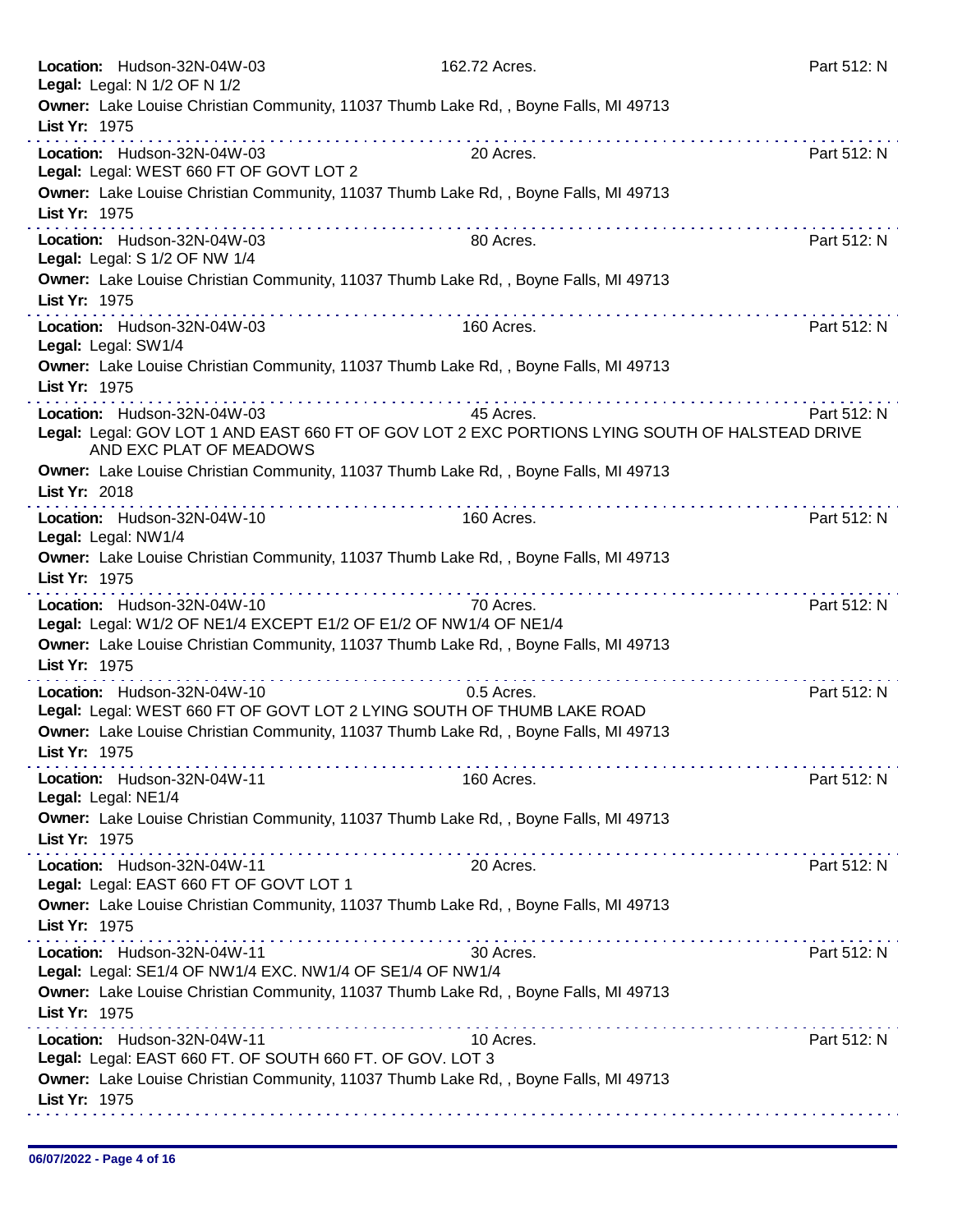|               | Location: Hudson-32N-04W-11<br><b>SE1/4 OF NW1/4</b>                                                                                        | 26 Acres.<br>Legal: Legal: GOV LOT 1 LYING SOUTH AND EAST OF THUMB LAKE ROAD EXCEPT EAST 660 FT; AND NW1/4 OF                                                                                                                                                                                               | Part 512: N |
|---------------|---------------------------------------------------------------------------------------------------------------------------------------------|-------------------------------------------------------------------------------------------------------------------------------------------------------------------------------------------------------------------------------------------------------------------------------------------------------------|-------------|
| List Yr: 2018 |                                                                                                                                             | Owner: Lake Louise Christian Community, 11037 Thumb Lake Rd,, Boyne Falls, MI 49713                                                                                                                                                                                                                         |             |
|               | Location: Hudson-32N-04W-12<br>Legal: Legal: N 1/2 OF NE 1/4                                                                                | 80 Acres.                                                                                                                                                                                                                                                                                                   | Part 512: N |
| List Yr: 1975 |                                                                                                                                             | Owner: Lake Louise Christian Community, 11037 Thumb Lake Rd, , Boyne Falls, MI 49713                                                                                                                                                                                                                        |             |
|               | Location: Hudson-32N-04W-12<br>Legal: Legal: NW1/4                                                                                          | 160 Acres.                                                                                                                                                                                                                                                                                                  | Part 512: N |
| List Yr: 1975 |                                                                                                                                             | Owner: Lake Louise Christian Community, 11037 Thumb Lake Rd, , Boyne Falls, MI 49713                                                                                                                                                                                                                        |             |
|               | Location: Hudson-32N-04W-12<br>Legal: Legal: SE1/4                                                                                          | 160 Acres.                                                                                                                                                                                                                                                                                                  | Part 512: N |
| List Yr: 2017 |                                                                                                                                             | Owner: Mr. and Mrs. Stephen H. Anderson and Stephen H. Anderson II, Trustee, P.O. Box 136, Reed City, MI 49677<br>.                                                                                                                                                                                         |             |
|               | Location: Hudson-32N-04W-14<br>Legal: Legal: NW 1/4 OF NW 1/4                                                                               | 40 Acres.<br>Owner: Little Traverse Conservancy, Kieran C. Fleming, Executive Director, 3264 Powell Road, Harbor Springs, MI 49740                                                                                                                                                                          | Part 512: N |
| List Yr: 1963 |                                                                                                                                             |                                                                                                                                                                                                                                                                                                             |             |
|               | Location: Hudson-32N-04W-15<br>Legal: Legal: SE 1/4 OF NE 1/4<br>Owner: Mr. and Mrs. Stephen H. Anderson, PO Box 136, , Reed City, MI 49677 | 40 Acres.                                                                                                                                                                                                                                                                                                   | Part 512: N |
| List Yr: 1982 |                                                                                                                                             |                                                                                                                                                                                                                                                                                                             |             |
|               | Location: Hudson-32N-04W-15<br>Legal: Legal: SE 1/4 OF SE 1/4<br>Owner: Mr. and Mrs. Stephen H. Anderson, PO Box 136, , Reed City, MI 49677 | 40 Acres.                                                                                                                                                                                                                                                                                                   | Part 512: N |
| List Yr: 1982 |                                                                                                                                             |                                                                                                                                                                                                                                                                                                             |             |
|               | Location: Hudson-32N-04W-15<br>208 FT TO THE POB                                                                                            | 79 Acres.<br>Legal: Legal: N1/2 OF NE1/4 EXCEPT A PARCEL DESCRIBED AS BEGINNING IN THE NE CORNER OF SECTION 15;<br>THENCE WEST ALO NG SAID SECTION LINE 0DEG2'1"W 791 FT; THENCE S0DEG0'0" 837 FT TO THE POB;<br>THENCE W0DEG0'0" 208 FT;THENCE S0DEG0'0" 208 FT; THENCE E0DEG0'0" 208 FT; THENCE N0DEG0'0" | Part 512: N |
| List Yr: 1982 | Owner: Mr. and Mrs. Stephen H. Anderson, PO Box 136, , Reed City, MI 49677                                                                  | .                                                                                                                                                                                                                                                                                                           |             |
|               | Location: Hudson-32N-04W-15<br>E0DEG0'0" 208 FT TO POB                                                                                      | 79 Acres.<br>Legal: Legal: N1/2 OF SE1/4 EXCEPT THAT PART DESCRIBED AS BEGINNING IN THE SE CORNER OF SECTION 15;<br>THENCE NORTH A LONG SAID SECTION LINE 0DEG6'9" 1965 FT; THENCE W0DEG0'0" 1498 FT TO THE<br>POB; THENCE NODEGO'0" 208 FT; THENCE WODEGO'0" 208 FT; THENCE SODEGO'0" 208 FT; THENCE       | Part 512: N |
| List Yr: 1982 | Owner: Mr. and Mrs. Stephen H. Anderson, PO Box 136, , Reed City, MI 49677                                                                  |                                                                                                                                                                                                                                                                                                             |             |
|               | Location: Hudson-32N-04W-15<br>208 FT TO POB                                                                                                | 1 Acres.<br>Legal: Legal: THAT PART OF THE NW1/4 DESCRIBED AS BEGINNING IN THE NW CORNER OF SECTION 15;<br>THENCE SOUTH ALONG SAI D SECTION LINE 0DEG3'4"E 446 FT; THENCE E0DEG0'0" 387 FT TO THE POB;<br>THENCE SODEG0'0" 208 FT; THENCE EODEG0'0" 208 FT; THENCE NODEG0'0" 208 FT; THENCE WODEG0'0"       | Part 512: N |
| List Yr: 2007 | Owner: Mr. and Mrs. Stephen H. Anderson, PO Box 136, , Reed City, MI 49677                                                                  |                                                                                                                                                                                                                                                                                                             |             |
|               |                                                                                                                                             |                                                                                                                                                                                                                                                                                                             |             |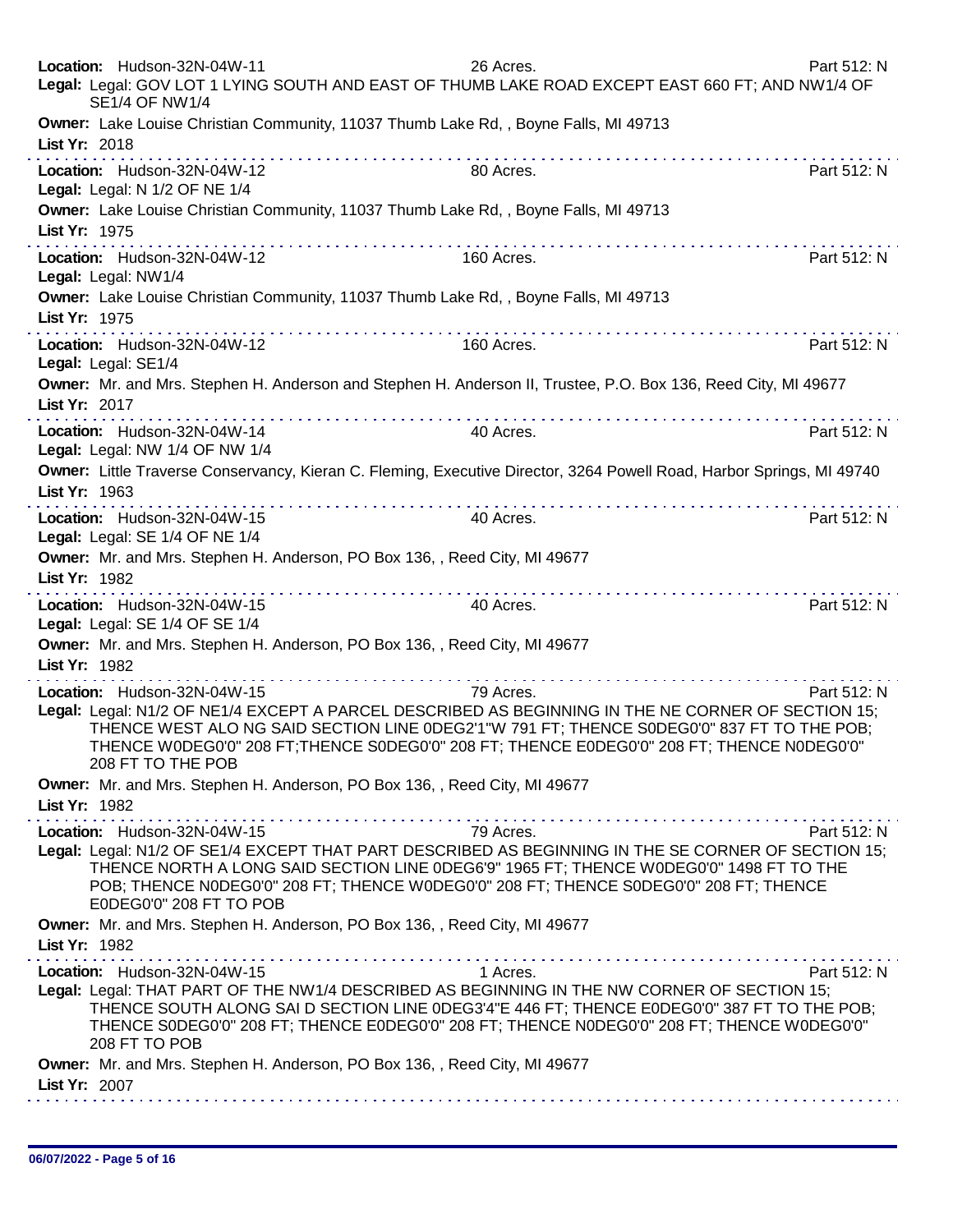| Location: Hudson-32N-04W-15<br>Legal: Legal: THAT PART OF THE N1/2 OF NE1/4 DESCRIBED AS BEGINNING IN THE NE CORNER OF SECTION 15;<br>208 FT TO THE POB                                                                  | 1 Acres.<br>THENCE WEST AL ONG SAID SECTION LINE 0DEG2'1"W 791 FT; THENCE S0DEG0'0" 837 FT TO THE POB;<br>THENCE WODEG0'0" 208 FT; THENCE SODEG0'0" 208 FT; THENCE EODEG0'0" 208 FT; THENCE NODEG0'0" | Part 512: N |
|--------------------------------------------------------------------------------------------------------------------------------------------------------------------------------------------------------------------------|-------------------------------------------------------------------------------------------------------------------------------------------------------------------------------------------------------|-------------|
| Owner: Mr. and Mrs. Stephen H. Anderson, PO Box 136, , Reed City, MI 49677<br>List Yr: 2007                                                                                                                              |                                                                                                                                                                                                       |             |
| Location: Hudson-32N-04W-15<br>Legal: Legal: THAT PART OF THE N1/2 OF SE1/4 DESCRIBED AS BEGINNING IN THE SE CORNER OF SECTION 15;<br>E0DEG0'0" 208 FT TO POB                                                            | 1 Acres.<br>THENCE NORTH A LONG SAID SECTION LINE 0DEG6'9" 1965 FT; THENCE W0DEG0'0" 1498 FT TO THE<br>POB; THENCE NODEG0'0" 208 FT; THENCE WODEG0'0" 208 FT; THENCE SODEG0'0" 208 FT; THENCE         | Part 512: N |
| Owner: Mr. and Mrs. Stephen H. Anderson, PO Box 136, , Reed City, MI 49677<br>List Yr: 2007                                                                                                                              |                                                                                                                                                                                                       |             |
| Location: Hudson-32N-04W-15<br>Legal: Legal: W1/2 NW1/4 EXCEPT A PARCEL DESCRIBED AS BEGINNING IN THE NW CORNER OF SECTION 15;<br>208 FT TO POB                                                                          | 79 Acres.<br>THENCE SOUTH ALONG SAID SECTION LINE 0DEG3'4"E 446 FT; THENCE E0DEG0'0" 387 FT TO THE POB;<br>THENCE SODEGO'0" 208 FT; THENCEEODEGO'0" 208 FT; THENCE NODEGO'0" 208 FT; THENCE WODEGO'0" | Part 512: N |
| Owner: Rieth-Riley Construction Co., Inc., Mr. A. Keith Rose, President and CEO, PO Box 477, Goshen, IN 46527<br>List Yr: 1982                                                                                           |                                                                                                                                                                                                       |             |
| Location: Hudson-32N-04W-15<br>Legal: Legal: E1/2 NW1/4                                                                                                                                                                  | 80 Acres.                                                                                                                                                                                             | Part 512: N |
| Owner: Mr. and Mrs. Stephen H. Anderson, PO Box 136, , Reed City, MI 49677<br>List Yr: 1982                                                                                                                              |                                                                                                                                                                                                       |             |
| Location: Hudson-32N-04W-17<br>Legal: Legal: SW1/4 OF NE1/4, S1/2 OF NW1/4, E1/2 OF SW1/4, NW1/4 OF SW1/4, W1/2 OF SE1/4.<br>Owner: Mr. and Mrs. Stephen H. Anderson, PO Box 136, , Reed City, MI 49677<br>List Yr: 1973 | 320 Acres.                                                                                                                                                                                            | Part 512: N |
| Location: Hudson-32N-04W-17<br>Legal: Legal: SW1/4 OF SW1/4                                                                                                                                                              | 40 Acres.                                                                                                                                                                                             | Part 512: N |
| Owner: Mr. and Mrs. Stephen H. Anderson, PO Box 136, , Reed City, MI 49677<br>List Yr: 1995                                                                                                                              |                                                                                                                                                                                                       |             |
| Location: Hudson-32N-04W-18<br>Legal: Legal: NE1/4 OF SE1/4                                                                                                                                                              | 40 Acres.                                                                                                                                                                                             | Part 512: N |
| Owner: Mr. and Mrs. Stephen H. Anderson, PO Box 136, , Reed City, MI 49677<br>List Yr: 1973                                                                                                                              |                                                                                                                                                                                                       |             |
| Location: Hudson-32N-04W-19<br>Legal: Legal: S 1/2                                                                                                                                                                       | 318.05 Acres.                                                                                                                                                                                         | Part 512: N |
| Owner: Mr. and Mrs. Stephen H. Anderson, PO Box 136, , Reed City, MI 49677<br>List Yr: 1973                                                                                                                              |                                                                                                                                                                                                       |             |
| Location: Hudson-32N-04W-20<br>Legal: Legal: W1/2 OF SW1/4                                                                                                                                                               | 80 Acres.                                                                                                                                                                                             | Part 512: N |
| Owner: Mr. and Mrs. Stephen H. Anderson, PO Box 136, , Reed City, MI 49677<br>List Yr: 1982                                                                                                                              |                                                                                                                                                                                                       |             |
| Location: Hudson-32N-04W-20<br>Legal: Legal: S 1/2 OF SE 1/4                                                                                                                                                             | 80 Acres.                                                                                                                                                                                             | Part 512: N |
| Owner: Mr. and Mrs. Stephen H. Anderson, PO Box 136, , Reed City, MI 49677<br>List Yr: 1982                                                                                                                              |                                                                                                                                                                                                       |             |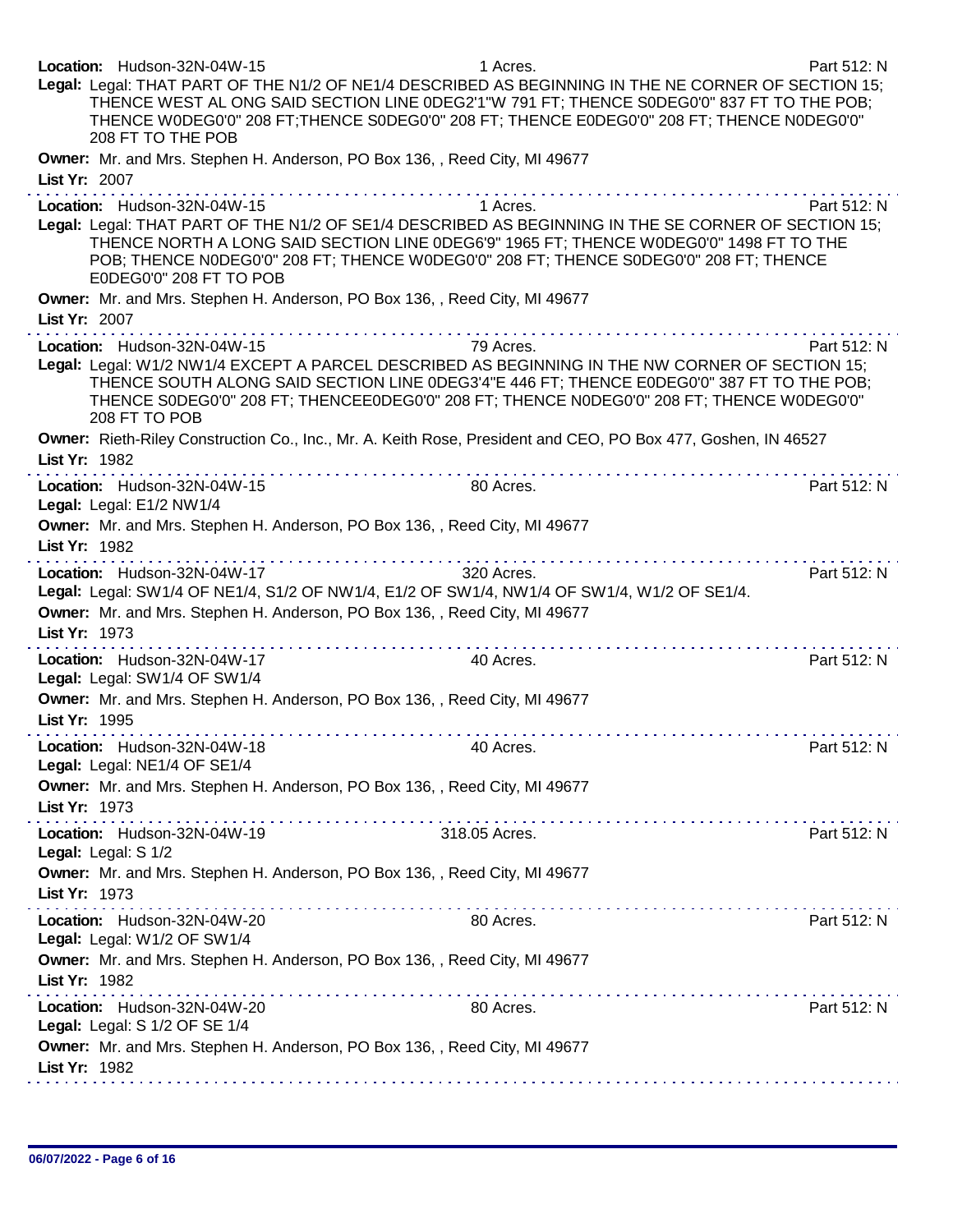| Location: Hudson-32N-04W-20                                                                                                                                                                                                                                                                                                                                                                                                                                                                                                                                                                                                                                      | 40 Acres.                                               | Part 512: N |
|------------------------------------------------------------------------------------------------------------------------------------------------------------------------------------------------------------------------------------------------------------------------------------------------------------------------------------------------------------------------------------------------------------------------------------------------------------------------------------------------------------------------------------------------------------------------------------------------------------------------------------------------------------------|---------------------------------------------------------|-------------|
| Legal: Legal: NE 1/4 OF NW 1/4<br>Owner: Mr. and Mrs. Stephen H. Anderson, PO Box 136, , Reed City, MI 49677<br>List Yr: 1985                                                                                                                                                                                                                                                                                                                                                                                                                                                                                                                                    |                                                         |             |
| Location: Hudson-32N-04W-20<br>Legal: Legal: NW1/4 OF NW1/4                                                                                                                                                                                                                                                                                                                                                                                                                                                                                                                                                                                                      | 40 Acres.                                               | Part 512: N |
| Owner: Mr. and Mrs. Stephen H. Anderson, PO Box 136, , Reed City, MI 49677<br>List Yr: 1995                                                                                                                                                                                                                                                                                                                                                                                                                                                                                                                                                                      | <u> Linda de la caractería de la caractería de la c</u> |             |
| Location: Hudson-32N-04W-20<br>Legal: Legal: NW1/4 OF NE1/4                                                                                                                                                                                                                                                                                                                                                                                                                                                                                                                                                                                                      | 40 Acres.                                               | Part 512: N |
| Owner: Mr. and Mrs. Stephen H. Anderson, PO Box 136, , Reed City, MI 49677<br>List Yr: 1980                                                                                                                                                                                                                                                                                                                                                                                                                                                                                                                                                                      |                                                         |             |
| Location: Hudson-32N-04W-20<br>Legal: Legal: NE1/4 OF NE1/4                                                                                                                                                                                                                                                                                                                                                                                                                                                                                                                                                                                                      | 40 Acres.                                               | Part 512: N |
| Owner: Mr. and Mrs. Stephen H. Anderson, PO Box 136, , Reed City, MI 49677                                                                                                                                                                                                                                                                                                                                                                                                                                                                                                                                                                                       |                                                         |             |
| List Yr: 1980                                                                                                                                                                                                                                                                                                                                                                                                                                                                                                                                                                                                                                                    |                                                         |             |
| Location: Hudson-32N-04W-20                                                                                                                                                                                                                                                                                                                                                                                                                                                                                                                                                                                                                                      | 193.25 Acres.                                           | Part 512: N |
| Legal: Legal: SE1/4 OF NW1/4; NE1/4 OF SW1/4; SE1/4 OF SW1/4 EXCEPT THAT PART BEGINNING AT THE SW<br>CORNER OF THE SW 1/4 OF SW1/4 OF SECTION 20; THENCE EAST ALONG SAID SECTION LINE 948 FT;<br>THENCE NORTH 629 FT TO THE POB; THENCE S90DEG E208.7 FT; THENCE S00DEG E208.7 FT; THENCE<br>N90DEG W208.7 FT; THENCE N00DEG W208.7FT TO THE PLACE OF BEGINNING; AND S1/2 OF NE1/4<br>EXCEPT THAT PART OF THE NE1/4 DESCRIBED AS COMMENCING AT THE E1/4 CORNER OF SAID<br>SECTION 20; THENCE N89DEG17'19" W1316.80 FT ALONG THE E-W 1/4 LINE OF SAID SECTION 20 TO THE<br>POB; THENCE CONTINUING ALONG SAID 1/4 LINE N89DEG17'19" W500.30 FT; THENCE N01DEG17'09 |                                                         |             |
| W500.30 FT; THENCE S89DEG17'19" E500.30 FT; THENCE S01DEG17'09" E500.30 FT TO THE POB                                                                                                                                                                                                                                                                                                                                                                                                                                                                                                                                                                            |                                                         |             |
| Owner: Mr. and Mrs. Stephen H. Anderson, PO Box 136, , Reed City, MI 49677                                                                                                                                                                                                                                                                                                                                                                                                                                                                                                                                                                                       |                                                         |             |
| List Yr: 1973                                                                                                                                                                                                                                                                                                                                                                                                                                                                                                                                                                                                                                                    |                                                         |             |
| Location: Hudson-32N-04W-20                                                                                                                                                                                                                                                                                                                                                                                                                                                                                                                                                                                                                                      | 1 Acres.                                                | Part 512: N |
| Legal: Legal: THAT PART OF THE SE1/4 OF SW1/4 DESCRIBED AS BEGINNING AT THE SW CORNER OF THE<br>SW1/4 OF SW1/4 OF SEC TION 20; THENCE EAST ALONG SAID SECTION LINE 948 FT; THENCE NORTH 629<br>FT TO THE POB; THENCE S90DEG E208.7 FT; THENCE S00DEG E208.7 FT; THENCE N90DEG W208.7 FT;<br>THENCE N00DEG W208.7 FT TO THE PLACE OFBEGINNING                                                                                                                                                                                                                                                                                                                     |                                                         |             |
| Owner: Mr. and Mrs. Stephen H. Anderson, PO Box 136, , Reed City, MI 49677                                                                                                                                                                                                                                                                                                                                                                                                                                                                                                                                                                                       |                                                         |             |
| List Yr: 1973                                                                                                                                                                                                                                                                                                                                                                                                                                                                                                                                                                                                                                                    |                                                         |             |
| Location: Hudson-32N-04W-21                                                                                                                                                                                                                                                                                                                                                                                                                                                                                                                                                                                                                                      | 39 Acres.                                               | Part 512: N |
| Legal: Legal: NW1/4 OF NW1/4 EXCEPT THAT PART BEGINNING AT THE NW CORNER; THENCE EAST ALONG<br>SAID SECTION LINE 456 FT; THENCE SOUTH 873 FT TO THE POB; THENCE S90DEG E208.7 FT; THENCE<br>S00DEG E208.7 FT; THENCE N90DEGW208.7 FT; THENCE N00DEG W208.7 FT TO THE PLACE OF<br><b>BEGINNING</b>                                                                                                                                                                                                                                                                                                                                                                |                                                         |             |
| Owner: Mr. and Mrs. Stephen H. Anderson, PO Box 136, , Reed City, MI 49677                                                                                                                                                                                                                                                                                                                                                                                                                                                                                                                                                                                       |                                                         |             |
| List Yr: 1973                                                                                                                                                                                                                                                                                                                                                                                                                                                                                                                                                                                                                                                    |                                                         |             |
| Location: Hudson-32N-04W-21                                                                                                                                                                                                                                                                                                                                                                                                                                                                                                                                                                                                                                      | 1 Acres.                                                | Part 512: N |
| Legal: Legal: THAT PART OF THE NW1/4 OF NW1/4 BEGINNING AT THE NW CORNER; THENCE EAST ALONG<br>SAID SECTION LINE 456 FT; THENCE SOUTH 873 FT TO THE POB; THENCE S90DEG E208.7 FT; THENCE<br>S00DEG E208.7 FT; THENCE N90DEGW208.7 FT; THENCE N00DEG W208.7 FT TO THE PLACE OF<br><b>BEGINNING</b>                                                                                                                                                                                                                                                                                                                                                                |                                                         |             |
| Owner: Mr. and Mrs. Stephen H. Anderson, PO Box 136, , Reed City, MI 49677                                                                                                                                                                                                                                                                                                                                                                                                                                                                                                                                                                                       |                                                         |             |
| List Yr: 1973                                                                                                                                                                                                                                                                                                                                                                                                                                                                                                                                                                                                                                                    |                                                         |             |
|                                                                                                                                                                                                                                                                                                                                                                                                                                                                                                                                                                                                                                                                  |                                                         |             |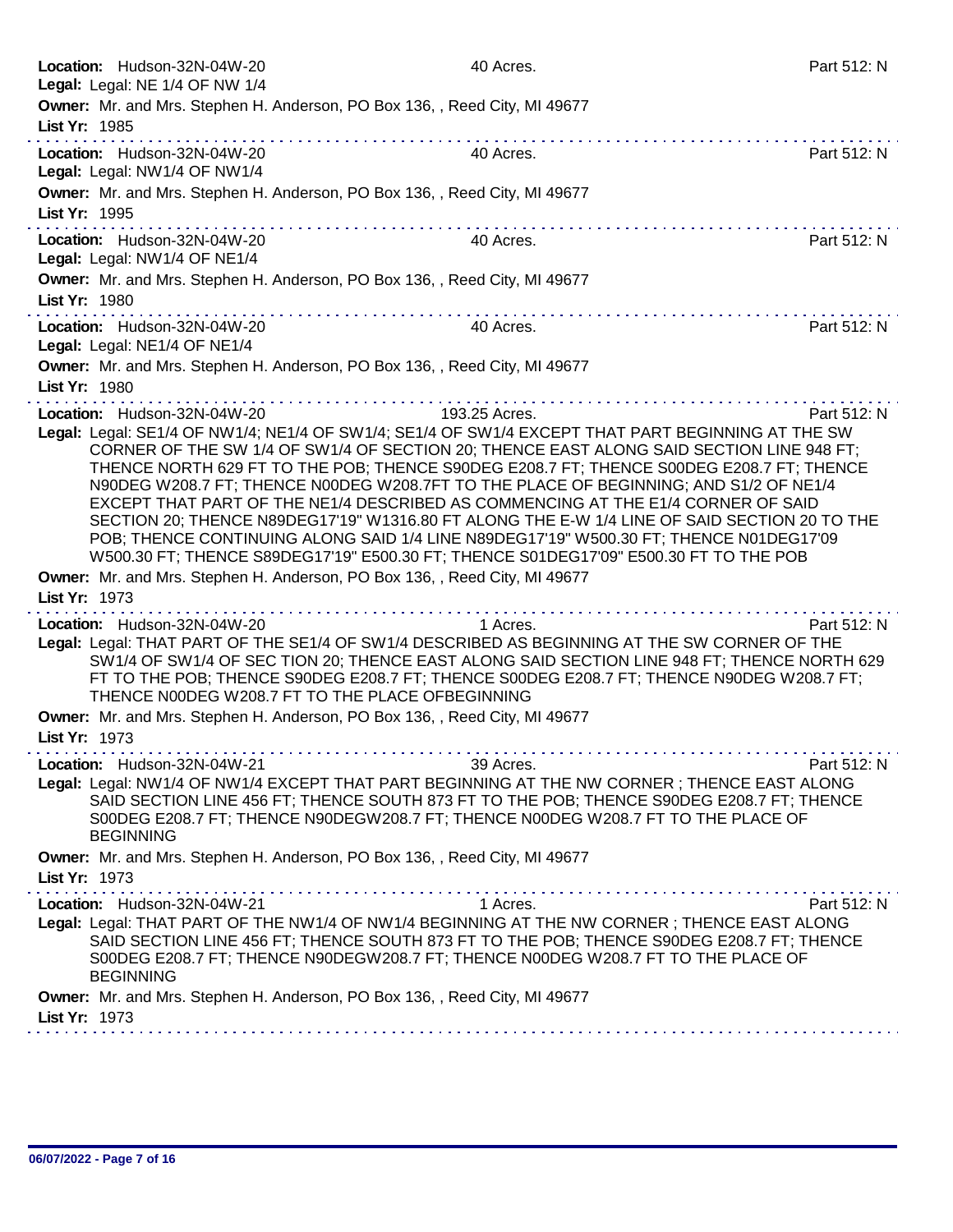### Location: Hudson-32N-04W-21 54.21 Acres. Part 512: N

| Legal: Legal: BEGINNING AT THE SW CORNER OF SECTION 21; THENCE N01DEG20'00" W1310.22 FT ALONG THE<br>WEST LINE TO A P OINT ON THE S1/8 LINE OF SECTION 21; THENCE N89DEG48'58" E248 FT ALONG SAID<br>S1/8 LINE; THENCE N01DEG20'00" W318.24 FT; THENCE 284.62 FT ALONG THE ARC OF A 1263.32 FT<br>RADIUS CURVE TO THE LEFT (LONG CHORD BEARING N78DEG30'48" E284.02 FT) PARALLEL TO THE<br>CENTERLINE OF STUDER ROAD; THENCE N72DEG03'32" E816.39 FT PARALLEL TO AND 412.50 FT (25<br>RODS) SOUTH OF SAID ROAD CENTERLINE TO A POINT ON THE W1/8 LINE OF SAID SECTION 21; THENCE<br>S01DEG15'18" E622.94 FT ALONG SAID W1/8 LINE TO A POINT ON SAID S1/8LINE; THENCE N89DEG48'58"<br>E643.86 FT ALONG SAID S1/8 LINE TO A POINT ON THE WESTERLY ROW FOR CAMP TENROAD; THENCE<br>S20DEG00'35" E55.24 FT ALONG SAID ROW LINE; THENCE 255.70 FT ALONG THE ARC OF A 1190.50 FT.<br>RADIUS CURVE TO THE RIGHT (LONG CHORD BEARING S13DEG51'24" E255.21 FT) ALONG SAID ROW<br>LINE; THENCE S89DEG48'48" W717.31 FT PARALLEL TO A 300 FT SOUTHERLY OF SAID S1/8 LINE TO A<br>POINT ON SAID W1/8 LINE; THENCE S01DEG15'18" E1010.41 FT ALONG SAID W1/8 LINE TO A POINT ON<br>THE SOUTH LINE OF SAID SECTION 21; THENCE S89DEG49'33" W1307.47 FT ALONG SAID SOUTH<br>SECTION LINE TO THE POB, EXCEPT THAT PART DESCRIBED AS BEGINNING AT THE SW CORNER;<br>THENCE EAST ALONG THE SECTION LINE 841 FT; THENCE NORTH 596FT TO THE POB; THENCE S90DEG<br>E208.7 FT; THENCE S00DEG E208.7 FT; THENCE N90DEG W208.7 FT; THENCE N0 0DEG W208.7 FT TO THE<br>PLACE OF BEGINNING |
|-----------------------------------------------------------------------------------------------------------------------------------------------------------------------------------------------------------------------------------------------------------------------------------------------------------------------------------------------------------------------------------------------------------------------------------------------------------------------------------------------------------------------------------------------------------------------------------------------------------------------------------------------------------------------------------------------------------------------------------------------------------------------------------------------------------------------------------------------------------------------------------------------------------------------------------------------------------------------------------------------------------------------------------------------------------------------------------------------------------------------------------------------------------------------------------------------------------------------------------------------------------------------------------------------------------------------------------------------------------------------------------------------------------------------------------------------------------------------------------------------------------------------------------------------------------------|
| Owner: Mr. and Mrs. Stephen H. Anderson, PO Box 136, , Reed City, MI 49677<br>List Yr: 1998                                                                                                                                                                                                                                                                                                                                                                                                                                                                                                                                                                                                                                                                                                                                                                                                                                                                                                                                                                                                                                                                                                                                                                                                                                                                                                                                                                                                                                                                     |
| 1 Acres.<br>Part 512: N<br>Location: Hudson-32N-04W-21<br>Legal: Legal: THAT PART OF THE SW1/4 OF SW1/4 DESCRIBED AS BEGINNING AT THE SW CORNER; THENCE<br>EAST ALONG THE SECTI ON LINE 841 FT; THENCE NORTH 596 FT TO THE POB; THENCE S90DEG E208.7<br>FT; THENCE S00DEG E208.7 FT; THENCE N90DEG W208.7 FT; THENCE N00DEG W208.7 FT TO THE PLACE<br>OF BEGINNING                                                                                                                                                                                                                                                                                                                                                                                                                                                                                                                                                                                                                                                                                                                                                                                                                                                                                                                                                                                                                                                                                                                                                                                              |
| Owner: Mr. and Mrs. Stephen H. Anderson, PO Box 136, , Reed City, MI 49677<br>List Yr: 1998                                                                                                                                                                                                                                                                                                                                                                                                                                                                                                                                                                                                                                                                                                                                                                                                                                                                                                                                                                                                                                                                                                                                                                                                                                                                                                                                                                                                                                                                     |
| 10 Acres.<br>Part 512: N<br>Location: Hudson-32N-04W-22<br>Legal: Legal: COMMENCING AT THE SW CORNER OF SECTION 22; THENCE N01DEG01'34"W ON SECTION LINE<br>1313.25 FT FOR POB; THENCE N01DEG01'34"W ON SECTION LINE 203.48 FT TO THE CENTERLINE OF<br>WILDWOOD TRAIL; THENCE N66DEG06'E 475.79 FT; THENCE N67DEG32'E 417.95 FT; THENCE S83DEG12'E                                                                                                                                                                                                                                                                                                                                                                                                                                                                                                                                                                                                                                                                                                                                                                                                                                                                                                                                                                                                                                                                                                                                                                                                              |
| 200 FT; THENCE S06DEG27'E 538.75FT; THENCE N89DEG54'03"W 1079.46 FT TO POB<br>Owner: Mr. and Mrs. Stephen H. Anderson, PO Box 136, , Reed City, MI 49677<br>List Yr: 2006                                                                                                                                                                                                                                                                                                                                                                                                                                                                                                                                                                                                                                                                                                                                                                                                                                                                                                                                                                                                                                                                                                                                                                                                                                                                                                                                                                                       |
| 39 Acres.<br>Location: Hudson-32N-04W-22<br>Part 512: N<br>Legal: Legal: SW1/4 OF SW1/4 EXCEPT THAT PART DESCRIBED AS BEGINNING AT THE SW CORNER; THENCE<br>WEST ALONG SAID SEC TION LINE 849 FT; THENCE NORTH 840 FT TO THE POB; THENCE S90DEG E208.7<br>FT; THENCE S00DEG E208.7 FT; THENCE N90DEG W208.7 FT; THENCE N00DEG W208.7 FT TO THE PLACE<br>OF BEGINNING                                                                                                                                                                                                                                                                                                                                                                                                                                                                                                                                                                                                                                                                                                                                                                                                                                                                                                                                                                                                                                                                                                                                                                                            |
| Owner: Mr. and Mrs. Stephen H. Anderson, PO Box 136, , Reed City, MI 49677<br>List Yr: 1973                                                                                                                                                                                                                                                                                                                                                                                                                                                                                                                                                                                                                                                                                                                                                                                                                                                                                                                                                                                                                                                                                                                                                                                                                                                                                                                                                                                                                                                                     |
| 1 Acres.<br>Part 512: N<br>Location: Hudson-32N-04W-22<br>Legal: Legal: THAT PART OF THE SW1/4 OF SW1/4 DESCRIBED AS BEGINNING AT THE SW CORNER; THENCE<br>WEST ALONG SAID SEC TION LINE 849 FT; THENCE NORTH 840 FT TO THE POB; THENCE S90DEG E208.7<br>FT; THENCE S00DEG E208.7 FT; THENCE N90DEG W208.7 FT; THENCE N00DEG W208.7 FT TO THE PLACE<br>OF BEGINNING                                                                                                                                                                                                                                                                                                                                                                                                                                                                                                                                                                                                                                                                                                                                                                                                                                                                                                                                                                                                                                                                                                                                                                                             |
| Owner: Mr. and Mrs. Stephen H. Anderson, PO Box 136, , Reed City, MI 49677<br>List Yr: 1973                                                                                                                                                                                                                                                                                                                                                                                                                                                                                                                                                                                                                                                                                                                                                                                                                                                                                                                                                                                                                                                                                                                                                                                                                                                                                                                                                                                                                                                                     |
|                                                                                                                                                                                                                                                                                                                                                                                                                                                                                                                                                                                                                                                                                                                                                                                                                                                                                                                                                                                                                                                                                                                                                                                                                                                                                                                                                                                                                                                                                                                                                                 |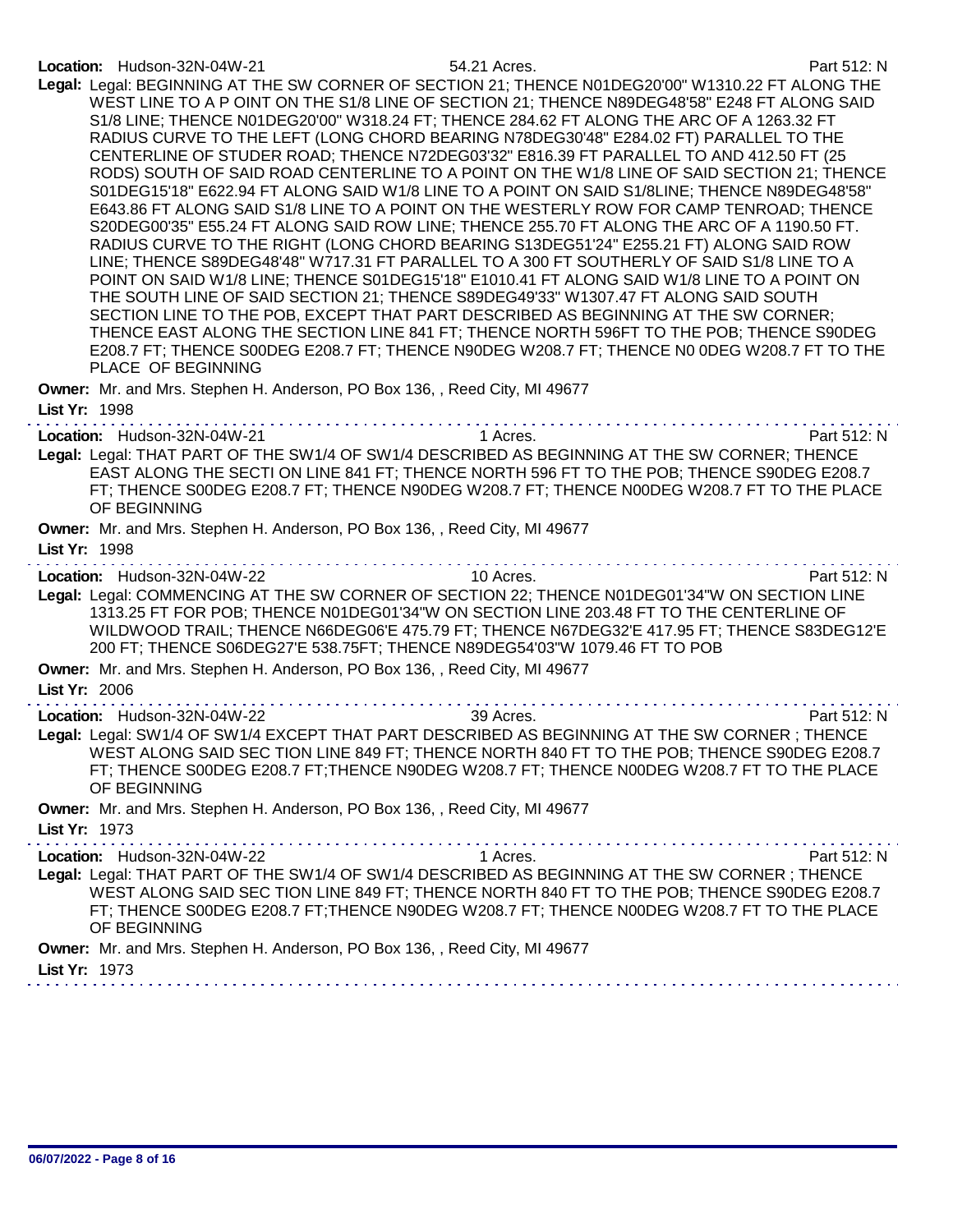Legal: Legal: PARCEL 17: COMMENCING AT A CHARLEVOIX COUNTY MONUMENT AT THE NE CORNER OF SEC 22, T32N, R4W; THENCE N 89D13'40" W (RECORDED AS N 89°07' W) ALONG THE NORTH LINE OF SAID SECTION, AS MONUMENTED, 661.96 FT TO A 1/2" ROD, BEING THE POINT OF BEGINNING OF THIS DESCRIPTION; THENCE S 00D25'00" E, 109.72 FT TO A 1/2" ROD ON THE N'LY LINE OF WOODWARD RD; THENCE CONTINUING S 00D25'00" E, 67.43 FT TO A 1/2" ROD ON THE S'LY LINE OF SAID RD; THENCE CONTINUING S 00D25'00" E, 1139.95 FT TO A 1/2" ROD ON THE N 1/8 LINE OF SAID SECTION, AS MONUMENTED; THENCE N 89D05'45" W ALONG SAID N 1/8 LINE, 331.2 FT TO A 1/2" ROD; THENCE N 00D25'00" W, 1051.21 FT TO A 1/2" ROD ON THE S'LY LINE OF SAID RD; THENCE CONTINUINGN 00D25'00" W, 69.79 FT TO A 1/2" ROD ON THE N'LY LINE OF SAID RD; THENCE CONTINUING N 00D25'00" W,195.34 FT TO A 1/2" ROD ON SAID N SEC LINE; THENCE S 89D13'40" E ALONG SAID N SECTION LINE, 331.18FT TO THE POB; BEING A PART OF THE E1/2 OF SEC 22, T32N, R4W AND CONTAINING10.01 ACRES M/L; SUBJEC TO ROAD ROW;

AND PARCEL 18: COMMENCING AT A CHARLEVOIX COUNTY MONUMENT AT THE NE CORNER OF SEC 22, T32N, R4W; THENCEN 89D13'40" W (RECORDED AS N 89D07' W) ALONG THE N LINE OF SAID SECTION, AS MONUMENTED, 330.98 FT T O A1/2" ROD, BEING THE POINT OF BEGINNING OF THIS DESCRIPTION; THENCE S 00D25'00"E, 33.58 FT TO A 1/2 " ROD ON THE N'LY LINE OF WOODWARD RD; THENCE CONTINUING S 00D25'00" E, 67.44 FT TO A 1/2" ROD ONTHES'LY LINE OF SAID RD; THENCE CONTINUING S 00D25'00" E, 1216.84 FT TO A 1/2" ROD ON THE N 1/8 LI NE OF SAID SEC, AS MONUMENTED; THENCE N 89D05'45" W, ALONG SAID N 1/8 LINE, 331.0FT TO A 1/2" ROD; THENCE N 00D25'00" W, 1139.95 FT TO A 1/2" ROD ON THE S'LY LINE OF SAID RD; THENCE CONTINUING N 00D25'00" W, 67.43 FT TO A 1/2" ROD ON THE N'LY LINE OF SAID RD; THENCE CONTINUING N 00D25'00" W, 109.72FT TO SAID N SEC LINE; THENCE S 89D13'40" E ALONG SAID N SEC LINE, 330.98 FT TO THE POB. BEING A PA RT OF THE E1/2 OF SEC 22, T32N, R4W AND CONTAINING 10.01 ACRES M/L; COMMONLY KNOWN AS: 09890 WOODWARD RD., ELMIRA, MI 49730; SUBJECT TO ROAD ROW;

AND PARCEL 19: BEGINNING AT CHARLEVOIX COUNTY MONUME NT AT THE NE CORNER OF SECTION 22, T32N, R4W; THENCE S 00D25100" E ALONG THE ELINE OF SAID SECTION,AS MONUMENTED, 1318.62 FT TO A CONCRETE MONUMENT ON THE N 1/8 LINE OF SAID SEC, AS MONUMENTED;THENC E N 89D05'45" W ALONG SAID N 1/8 LINE, 331.0 FT TO A 1/2 INCH ROD; THENCE N 00D25'00" W, 1216. 84 FTTO A 1/2 INCH ROD ON THE S'LY LINE OF WOODWARD RD; THENCE CONTINUING N 00D25'00" W, 67.44 FT TO A 1 /2" ROD ON THE N'LY LINE OF SAID RD; THENCE CONTINUING N 00D25'00" W, 33.58 FTTO A 1/2" ROD ONTHE NLINE OF SAID SEC, AS MONUMENTED; THENCE S 89D13'40" E (RECORDED AS S 89D07' E)ALONG SAID N S EC LI NE, 330.98 FT TO THE POB; BEING A PART OF THE E1/2 OF SEC 22, T32N, R4 W AND CONTAINING 10.01 ACRES M/L; COMMONLY KNOWN AS: 09695 WOODWARD RD, ELMIRA, ML 49730; SUBJECT TO ROAD ROW;

| 80 Acres. | Part 512: N                                                                                                                                                                                                                                                                                                                                                                                                                                                                                                                                                                                                                                                                             |
|-----------|-----------------------------------------------------------------------------------------------------------------------------------------------------------------------------------------------------------------------------------------------------------------------------------------------------------------------------------------------------------------------------------------------------------------------------------------------------------------------------------------------------------------------------------------------------------------------------------------------------------------------------------------------------------------------------------------|
|           |                                                                                                                                                                                                                                                                                                                                                                                                                                                                                                                                                                                                                                                                                         |
| 80 Acres. | Part 512: N                                                                                                                                                                                                                                                                                                                                                                                                                                                                                                                                                                                                                                                                             |
|           |                                                                                                                                                                                                                                                                                                                                                                                                                                                                                                                                                                                                                                                                                         |
| 61 Acres. | Part 512: N                                                                                                                                                                                                                                                                                                                                                                                                                                                                                                                                                                                                                                                                             |
|           |                                                                                                                                                                                                                                                                                                                                                                                                                                                                                                                                                                                                                                                                                         |
|           |                                                                                                                                                                                                                                                                                                                                                                                                                                                                                                                                                                                                                                                                                         |
|           |                                                                                                                                                                                                                                                                                                                                                                                                                                                                                                                                                                                                                                                                                         |
|           |                                                                                                                                                                                                                                                                                                                                                                                                                                                                                                                                                                                                                                                                                         |
|           |                                                                                                                                                                                                                                                                                                                                                                                                                                                                                                                                                                                                                                                                                         |
|           | Owner: Mr. and Mrs. Stephen H. Anderson, PO Box 136, , Reed City, MI 49677<br>Owner: Sally, Heidi, and Steven Coash, 4031 Coash Road,, Vanderbilt, MI 49795<br>Owner: Sally, Heidi, and Steven Coash, 4031 Coash Road,, Vanderbilt, MI 49795<br>Legal: Legal: E1/2 OF SW1/4 EXC. BEG.AT A POINT 360 FT.SOUTH OF THE NE CORNER OF THE E1/2 OF SW1/4,<br>THENCE S 960 F T; THENCE W 453.7 FT.; THENCE N 960 FT; THENCE E 453.7 FT TO POINT OF BEG., ALSO<br>EXC. BEG AT THE SE1/4 CORNER OF E 1/2 OF SW 1/4 OF SAID E1/2 OF SW1/4; THENCE N 626 FT;<br>THENCE W 626 FT; THENCE S 626FT; THENCE E 626 FT.<br>Owner: Sally, Heidi, and Steven Coash, 4031 Coash Road,, Vanderbilt, MI 49795 |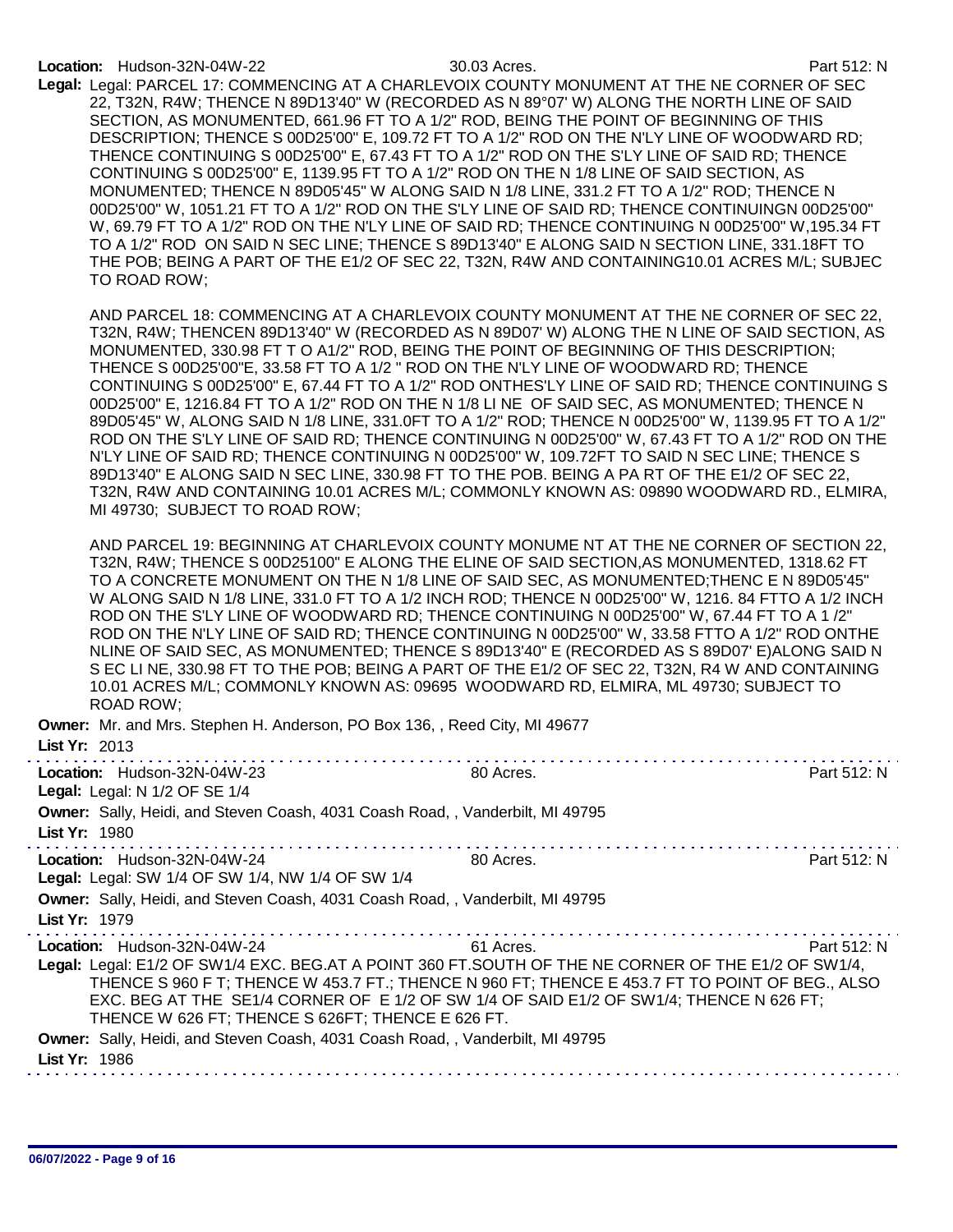| Location: Hudson-32N-04W-29<br>Legal: Legal: NW1/4 EXCEPT THAT PART OF THE NW1/4 DESCRIBED AS COMMENCING AT A POINT 872 FT EAST<br>SOUTH 208.71 FT; THENCE WEST 208.71 FT; THENCE NORTH 208.71 FT TO THE POB                                                                          | 159 Acres.<br>AND 361 FT SOUTH OF THE NORTHWEST CORNER OF SECTION 29; THENCE EAST 208.71 FT; THENCE                                                                                                                                                                                                                                                                                                                                                                                                                                                                                                                                                                          | Part 512: N |
|---------------------------------------------------------------------------------------------------------------------------------------------------------------------------------------------------------------------------------------------------------------------------------------|------------------------------------------------------------------------------------------------------------------------------------------------------------------------------------------------------------------------------------------------------------------------------------------------------------------------------------------------------------------------------------------------------------------------------------------------------------------------------------------------------------------------------------------------------------------------------------------------------------------------------------------------------------------------------|-------------|
| Owner: Mr. and Mrs. Stephen H. Anderson, PO Box 136, , Reed City, MI 49677<br>List Yr: 1973                                                                                                                                                                                           |                                                                                                                                                                                                                                                                                                                                                                                                                                                                                                                                                                                                                                                                              |             |
| Location: Hudson-32N-04W-29<br>Legal: Legal: THAT PART OF THE NW1/4 DESCRIBED AS COMMENCING AT A POINT 872 FT EAST AND 361 FT<br>FT; THENCE WEST 208.71 FT; THENCE NORTH 208.71 FT TO THE POB<br>Owner: Mr. and Mrs. Stephen H. Anderson, PO Box 136, , Reed City, MI 49677           | 1 Acres.<br>SOUTH OF THE NORTHW EST CORNER OF SECTION 29; THENCE EAST 208.71 FT; THENCE SOUTH 208.71                                                                                                                                                                                                                                                                                                                                                                                                                                                                                                                                                                         | Part 512: N |
| List Yr: 2007                                                                                                                                                                                                                                                                         |                                                                                                                                                                                                                                                                                                                                                                                                                                                                                                                                                                                                                                                                              |             |
| Location: Hudson-32N-04W-29<br>Legal: Legal: NW1/4 OF SE1/4                                                                                                                                                                                                                           | 40 Acres.                                                                                                                                                                                                                                                                                                                                                                                                                                                                                                                                                                                                                                                                    | Part 512: N |
| Owner: Tmf Real Estate, LLC, PO Box 1451, , Traverse City, MI 49685<br>List Yr: 2017                                                                                                                                                                                                  |                                                                                                                                                                                                                                                                                                                                                                                                                                                                                                                                                                                                                                                                              |             |
| Location: Hudson-32N-04W-30<br>Legal: Legal: S1/2 OF SW1/4                                                                                                                                                                                                                            | 82.72 Acres.                                                                                                                                                                                                                                                                                                                                                                                                                                                                                                                                                                                                                                                                 | Part 512: N |
| Owner: Mr. and Mrs. Ernest Lemrise, 6930 Plymouth Road, , Downers Grove, IL 60515<br>List Yr: 1976                                                                                                                                                                                    |                                                                                                                                                                                                                                                                                                                                                                                                                                                                                                                                                                                                                                                                              |             |
| Location: Hudson-32N-04W-30<br>Legal: Legal: N1/2 OF NW1/4 EXCEPT THAT PART DESCRIBED AS COMMENCING AT A POINT 619 FT WEST AND<br>FT; THENCE WEST 208.71 FT; THENCE NORTH 208.71 FT TO POB                                                                                            | .<br>158.11 Acres.<br>633 FT SOUTH OF TH E NORTH QUARTER CORNER OF SECTION 30; THENCE WEST 208.71 FT; THENCE<br>SOUTH 208.71 FT; THENCE EAST 208.71 FT; THENCE NORTH 208.71 FT TO THE POB; AND THE N1/2 OF<br>NE1/4 EXCEPT THAT PART DESCRIBED AS COMMENCING AT A POINT 738 FT EAST AND 517 FT SOUTH<br>FROM THE NORTH QUARTER CORNER OF SECTION 30; THENCE EAST 208.71 FT; THENCE SOUTH 208.71                                                                                                                                                                                                                                                                              | Part 512: N |
| Owner: Mr. and Mrs. Stephen H. Anderson, PO Box 136, , Reed City, MI 49677<br>List Yr: 1973                                                                                                                                                                                           |                                                                                                                                                                                                                                                                                                                                                                                                                                                                                                                                                                                                                                                                              |             |
| Location: Hudson-32N-04W-30<br>Legal: Legal: S1/2 OF NW1/4 AND N1/2 OF SW1/4 EXCEPT THAT PART DESCRIBED AS COMMENCING AT A POINT<br>FT; THENCE S45DEG EAST 208.71 FT; THENCE S45DEG WEST 208.71 FT TO POB                                                                             | 157 Acres.<br>327 FT EAST AND 1348 FT SOUTH OF THE NORTHWEST CORNER OF SECTION 30; THENCE EAST 208.71<br>FT; THENCE SOUTH 208.71 FT; THENCE WEST 208.71FT; THENCE NORTH 208.71 FT TO THE POB; AND<br>ALSO EXC THAT PART OF THE S1/2 OF NW1/4 DESCRIBED AS COMMENCI NG AT A POINT 224 FT WEST<br>AND 319 FT NORTH OF THE CENTER OF SECTION 30; THENCE WEST 208.71 FT; THENCE NORTH 208.71<br>FT; THENCE EAST 208.71 FT; THENCE SOUTH 208.71 FT TO THE POB; AND ALSO EXC THAT PART OF THE<br>N1/2 OF SW1/4 DESCRIBED AS BEGINNING AT A POINT 912 FT EAST OF AND 1334 FT NORTH OF THE<br>SOUTHWEST CORNER OF SECTION 30; THENCE N45DEG WEST 208.71 FT; THENCE N45DEG EAST208.71 | Part 512: N |
| Owner: Mr. and Mrs. Stephen H. Anderson, PO Box 136, , Reed City, MI 49677<br>List Yr: 1994                                                                                                                                                                                           |                                                                                                                                                                                                                                                                                                                                                                                                                                                                                                                                                                                                                                                                              |             |
| Location: Hudson-32N-04W-30<br>Legal: Legal: THAT PART OF THE N1/2 OF NW1/4 DESCRIBED AS COMMENCING AT A POINT 619 FT WEST AND<br>THENCE WEST 208.71 FT; THENCE NORTH 208.71 FT TO POB<br>Owner: Mr. and Mrs. Stephen H. Anderson, PO Box 136, , Reed City, MI 49677<br>List Yr: 2007 | 2 Acres.<br>633 FT SOUTH OF TH E NORTH QUARTER CORNER OF SECTION 30; THENCE WEST 208.71 FT; THENCE<br>SOUTH 208.71 FT; THENCE EAST 208.71 FT; THENCE NORTH 208.71 FT TO THE POB AND THAT PART OF<br>THE N1/2 OF NE1/4 DESCRIBED AS COMMENCINGAT A POINT 738 FT EAST AND 517 FT SOUTH FROM THE<br>NORTH QUARTER CORNER OF SECTION 30; THENCE EAST 208.71 FT; THENCE SOUTH 208.71 FT;                                                                                                                                                                                                                                                                                          | Part 512: N |
|                                                                                                                                                                                                                                                                                       |                                                                                                                                                                                                                                                                                                                                                                                                                                                                                                                                                                                                                                                                              |             |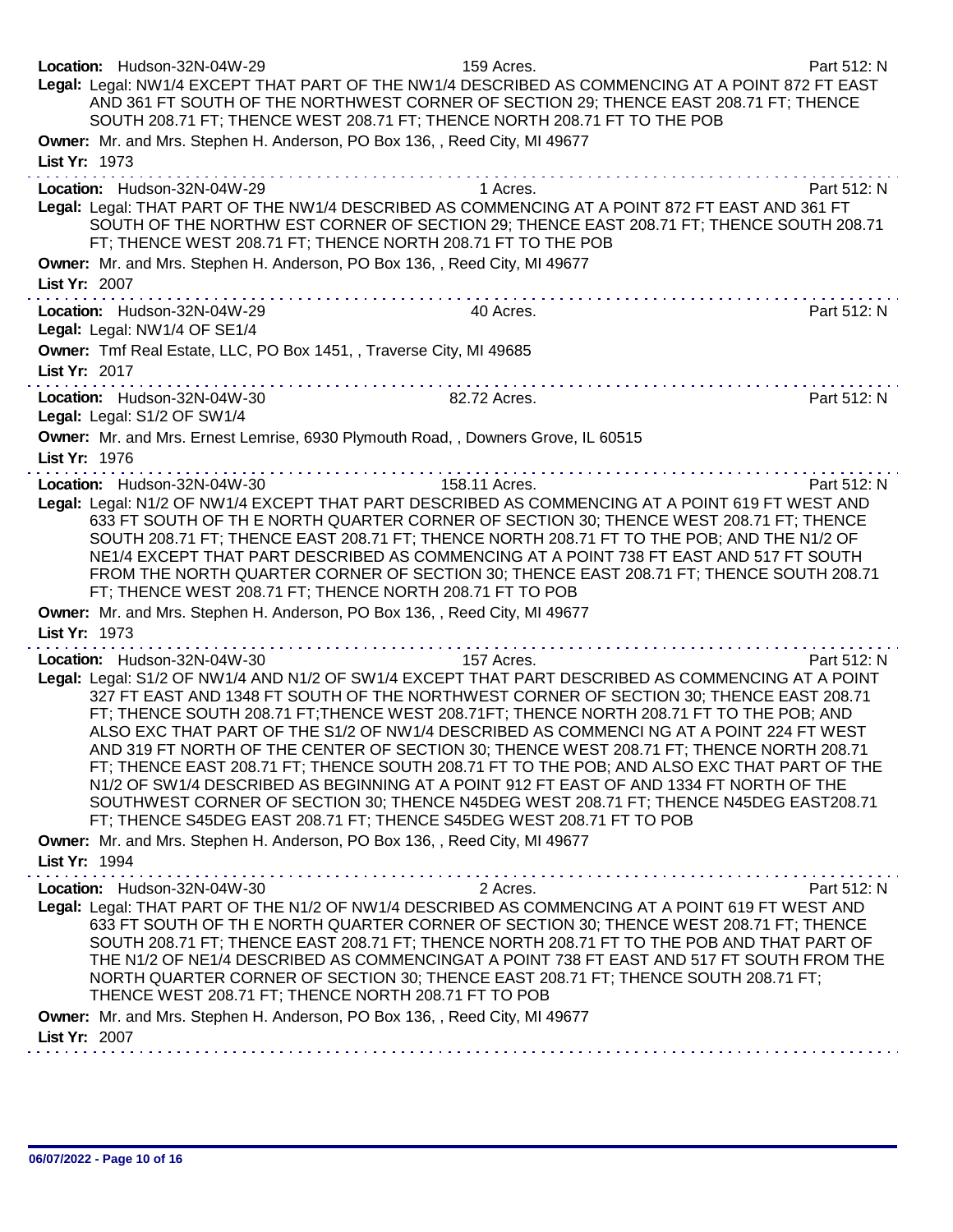|               | Location: Hudson-32N-04W-30                                                | 3 Acres.                                                                                                                                                                                                                                                                                                                                                                                                                                                                                          | Part 512: N |
|---------------|----------------------------------------------------------------------------|---------------------------------------------------------------------------------------------------------------------------------------------------------------------------------------------------------------------------------------------------------------------------------------------------------------------------------------------------------------------------------------------------------------------------------------------------------------------------------------------------|-------------|
|               |                                                                            | Legal: Legal: THAT PART OF THE S1/2 OF NW1/4 DESCRIBED AS COMMENCING AT A POINT 327 FT EAST AND                                                                                                                                                                                                                                                                                                                                                                                                   |             |
|               |                                                                            | 1348 FT SOUTH OF T HE NORTHWEST CORNER OF SECTION 30; THENCE EAST 208.71 FT; THENCE                                                                                                                                                                                                                                                                                                                                                                                                               |             |
|               |                                                                            | SOUTH 208.71 FT; THENCE WEST 208.71FT; THENCE NORTH 208.71 FT TO THE POB AND ALSO THAT                                                                                                                                                                                                                                                                                                                                                                                                            |             |
|               |                                                                            | PART OF THE S1/2 OF NW1/4 DESCRIBED AS COMMENCING AT A POINT 224 FT WEST AND 319 FT NORTH                                                                                                                                                                                                                                                                                                                                                                                                         |             |
|               |                                                                            | OF THE CENTER OF SECTION 30; THENCE WEST 208.71 FT; THENCENORTH 208.71 FT; THENCE EAST                                                                                                                                                                                                                                                                                                                                                                                                            |             |
|               |                                                                            | 208.71 FT; THENCE SOUTH 208.71 FT TO THE POB AND THAT PART OF THE N1/2OF SW1/4 DESCRIBED AS                                                                                                                                                                                                                                                                                                                                                                                                       |             |
|               |                                                                            | BEGINNING AT A POINT 912 FT EAST OF AND 1334 FT NORTH OF THE SOUTHWEST CORNEROF SECTION                                                                                                                                                                                                                                                                                                                                                                                                           |             |
|               |                                                                            | 30; THENCE N45DEG WEST 208.71 FT; THENCE N45DEG EAST 208.71 FT; THENCE S45DEG EAST 208.71FT;                                                                                                                                                                                                                                                                                                                                                                                                      |             |
|               | THENCE S45DEG WEST 208.71 FT TO POB                                        |                                                                                                                                                                                                                                                                                                                                                                                                                                                                                                   |             |
|               | Owner: Mr. and Mrs. Stephen H. Anderson, PO Box 136, , Reed City, MI 49677 |                                                                                                                                                                                                                                                                                                                                                                                                                                                                                                   |             |
| List Yr: 2007 |                                                                            |                                                                                                                                                                                                                                                                                                                                                                                                                                                                                                   |             |
|               |                                                                            |                                                                                                                                                                                                                                                                                                                                                                                                                                                                                                   |             |
|               | Location: Hudson-32N-04W-31                                                | 40 Acres.                                                                                                                                                                                                                                                                                                                                                                                                                                                                                         | Part 512: N |
|               | Legal: Legal: SE1/4 OF NW1/4                                               |                                                                                                                                                                                                                                                                                                                                                                                                                                                                                                   |             |
|               | Owner: Mr. Richard J. Barta, 3944 Lance Lake Road, , Wolverine, MI 49799   |                                                                                                                                                                                                                                                                                                                                                                                                                                                                                                   |             |
| List Yr: 2005 |                                                                            |                                                                                                                                                                                                                                                                                                                                                                                                                                                                                                   |             |
|               | Location: Hudson-32N-04W-32                                                | 120 Acres.                                                                                                                                                                                                                                                                                                                                                                                                                                                                                        | Part 512: N |
|               | Legal: Legal: N1/2 OF SE1/4; SE1/4 OF NW1/4;                               |                                                                                                                                                                                                                                                                                                                                                                                                                                                                                                   |             |
|               | Owner: Mr. and Mrs. Stephen H. Anderson, PO Box 136, , Reed City, MI 49677 |                                                                                                                                                                                                                                                                                                                                                                                                                                                                                                   |             |
| List Yr: 2013 |                                                                            |                                                                                                                                                                                                                                                                                                                                                                                                                                                                                                   |             |
|               |                                                                            |                                                                                                                                                                                                                                                                                                                                                                                                                                                                                                   |             |
|               | Location: Hudson-32N-04W-32                                                | 39.87 Acres.                                                                                                                                                                                                                                                                                                                                                                                                                                                                                      | Part 512: N |
|               | Legal: Legal: NE1/4 OF SW1/4                                               |                                                                                                                                                                                                                                                                                                                                                                                                                                                                                                   |             |
|               | Owner: Mr. and Mrs. Stephen H. Anderson, PO Box 136, , Reed City, MI 49677 |                                                                                                                                                                                                                                                                                                                                                                                                                                                                                                   |             |
| List Yr: 2014 |                                                                            |                                                                                                                                                                                                                                                                                                                                                                                                                                                                                                   |             |
|               |                                                                            | 40 Acres.                                                                                                                                                                                                                                                                                                                                                                                                                                                                                         | Part 512: N |
|               | Location: Hudson-32N-04W-34                                                |                                                                                                                                                                                                                                                                                                                                                                                                                                                                                                   |             |
|               | Legal: Legal: SE1/4 OF SE1/4                                               |                                                                                                                                                                                                                                                                                                                                                                                                                                                                                                   |             |
|               | Owner: Mr. and Mrs. Stephen H. Anderson, PO Box 136, , Reed City, MI 49677 |                                                                                                                                                                                                                                                                                                                                                                                                                                                                                                   |             |
| List Yr: 1996 |                                                                            |                                                                                                                                                                                                                                                                                                                                                                                                                                                                                                   |             |
|               | Location: Hudson-32N-04W-35                                                | 40 Acres.                                                                                                                                                                                                                                                                                                                                                                                                                                                                                         | Part 512: N |
|               | Legal: Legal: SE1/4 OF SE1/4                                               |                                                                                                                                                                                                                                                                                                                                                                                                                                                                                                   |             |
|               | Owner: Mr. and Mrs. Thomas Thompson, 737 Webber Court, , Linden, MI 48451  |                                                                                                                                                                                                                                                                                                                                                                                                                                                                                                   |             |
| List Yr: 1986 |                                                                            |                                                                                                                                                                                                                                                                                                                                                                                                                                                                                                   |             |
|               | .                                                                          |                                                                                                                                                                                                                                                                                                                                                                                                                                                                                                   |             |
|               | Location: Hudson-32N-04W-35                                                | 40 Acres.                                                                                                                                                                                                                                                                                                                                                                                                                                                                                         | Part 512: N |
|               | Legal: Legal: SE1/4 OF NE1/4                                               |                                                                                                                                                                                                                                                                                                                                                                                                                                                                                                   |             |
|               | Owner: Mr. and Mrs. Stephen H. Anderson, PO Box 136, , Reed City, MI 49677 |                                                                                                                                                                                                                                                                                                                                                                                                                                                                                                   |             |
| List Yr: 1996 |                                                                            |                                                                                                                                                                                                                                                                                                                                                                                                                                                                                                   |             |
|               | Location: Hudson-32N-04W-35                                                | 39 Acres.                                                                                                                                                                                                                                                                                                                                                                                                                                                                                         | Part 512: N |
|               |                                                                            | Legal: Legal: NW1/4 OF SW1/4 EXCEPT THAT PART DESCRIBED AS COMMENCING AT A POINT 570 FT EAST AND                                                                                                                                                                                                                                                                                                                                                                                                  |             |
|               |                                                                            | 553 FT SOUTH FROM THE W1/4 CORNER OF SECTION 35; THENCE EAST 208.71 FT; THENCE SOUTH                                                                                                                                                                                                                                                                                                                                                                                                              |             |
|               | 208.71 FT; THENCE WEST 208.71 FT; THENCE NORTH 208.71 FT TO POB            |                                                                                                                                                                                                                                                                                                                                                                                                                                                                                                   |             |
|               | Owner: Mr. and Mrs. Stephen H. Anderson, PO Box 136, , Reed City, MI 49677 |                                                                                                                                                                                                                                                                                                                                                                                                                                                                                                   |             |
| List Yr: 1997 |                                                                            |                                                                                                                                                                                                                                                                                                                                                                                                                                                                                                   |             |
|               |                                                                            | $\label{eq:reduced} \begin{split} \mathcal{L}_{\mathcal{A}}(\mathcal{A}) = \mathcal{L}_{\mathcal{A}}(\mathcal{A}) = \mathcal{L}_{\mathcal{A}}(\mathcal{A}) = \mathcal{L}_{\mathcal{A}}(\mathcal{A}) = \mathcal{L}_{\mathcal{A}}(\mathcal{A}) = \mathcal{L}_{\mathcal{A}}(\mathcal{A}) = \mathcal{L}_{\mathcal{A}}(\mathcal{A}) = \mathcal{L}_{\mathcal{A}}(\mathcal{A}) = \mathcal{L}_{\mathcal{A}}(\mathcal{A}) = \mathcal{L}_{\mathcal{A}}(\mathcal{A}) = \mathcal{L}_{\mathcal{A}}(\mathcal{A$ |             |
|               | Location: Hudson-32N-04W-35                                                | 39 Acres.                                                                                                                                                                                                                                                                                                                                                                                                                                                                                         | Part 512: N |
|               |                                                                            | Legal: Legal: SW1/4 OF SW1/4 EXCEPT THAT PART COMMENCING AT A POINT 35 FT EAST AND 476 FT NORTH                                                                                                                                                                                                                                                                                                                                                                                                   |             |
|               |                                                                            | OF THE SW CORNER O F SECTION 35; THENCE EAST 208.71 FT; THENCE SOUTH 208.71 FT; THENCE                                                                                                                                                                                                                                                                                                                                                                                                            |             |
|               | WEST 208.71 FT; THENCE NORTH 208.71 FT TO POB                              |                                                                                                                                                                                                                                                                                                                                                                                                                                                                                                   |             |
|               | Owner: Mr. and Mrs. Stephen H. Anderson, PO Box 136, , Reed City, MI 49677 |                                                                                                                                                                                                                                                                                                                                                                                                                                                                                                   |             |
| List Yr: 1997 |                                                                            |                                                                                                                                                                                                                                                                                                                                                                                                                                                                                                   |             |
|               |                                                                            |                                                                                                                                                                                                                                                                                                                                                                                                                                                                                                   |             |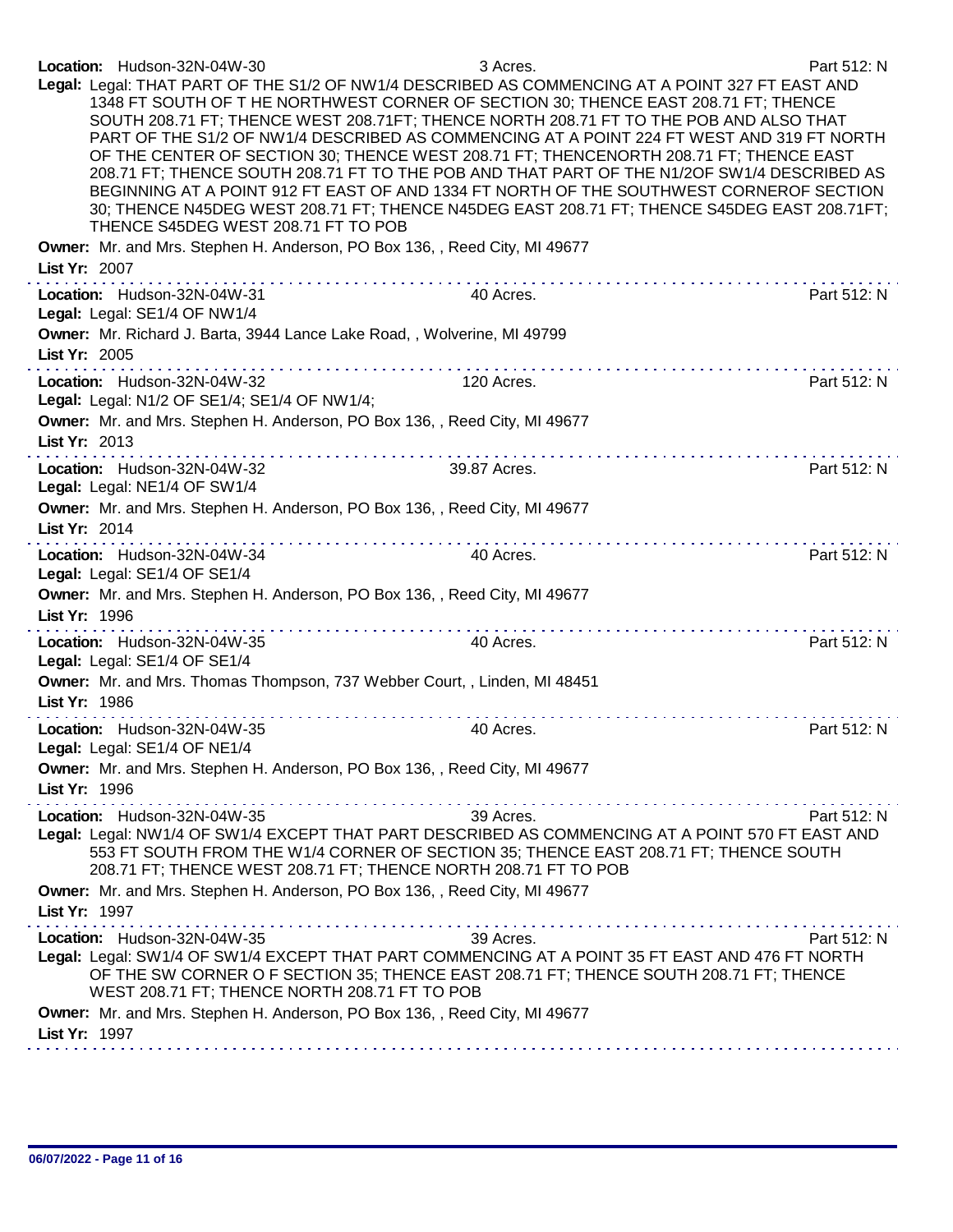| Location: Hudson-32N-04W-35<br>Legal: Legal: THAT PART OF THE NW1/4 OF SW1/4 DESCRIBED AS COMMENCING AT A POINT 570 FT EAST AND<br>553 FT SOUTH FROM THE W1/4 CORNER OF SECTION 35; THENCE EAST 208.71 FT; THENCE SOUTH<br>208.71 FT; THENCE WEST 208.71 FT; THENCE NORTH 208.71 FT TO POB                                                                                                                                                                                                                                                                                                                                                   | 1 Acres.     | Part 512: N |
|----------------------------------------------------------------------------------------------------------------------------------------------------------------------------------------------------------------------------------------------------------------------------------------------------------------------------------------------------------------------------------------------------------------------------------------------------------------------------------------------------------------------------------------------------------------------------------------------------------------------------------------------|--------------|-------------|
| Owner: Mr. and Mrs. Stephen H. Anderson, PO Box 136, , Reed City, MI 49677<br>List Yr: 2007                                                                                                                                                                                                                                                                                                                                                                                                                                                                                                                                                  |              |             |
| Location: Hudson-32N-04W-35<br>Legal: Legal: THAT PART OF THE SW1/4 OF SW1/4 COMMENCING AT A POINT 35 FT EAST AND 476 FT NORTH OF<br>THE SW CORNER O F SECTION 35; THENCE EAST 208.71 FT; THENCE SOUTH 208.71 FT; THENCE WEST<br>208.71 FT; THENCE NORTH 208.71 FT TO POB                                                                                                                                                                                                                                                                                                                                                                    | 1 Acres.     | Part 512: N |
| Owner: Mr. and Mrs. Stephen H. Anderson, PO Box 136, , Reed City, MI 49677<br>List Yr: 2007                                                                                                                                                                                                                                                                                                                                                                                                                                                                                                                                                  |              |             |
| Location: Hudson-32N-04W-36<br>Legal: Legal: SW1/4                                                                                                                                                                                                                                                                                                                                                                                                                                                                                                                                                                                           | 160 Acres.   | Part 512: N |
| Owner: Mr. Chang C. Kim, 3697 Barton Farm Drive,, Ann Arbor, MI 48105<br>List Yr: 1982                                                                                                                                                                                                                                                                                                                                                                                                                                                                                                                                                       |              |             |
| Location: Hudson-32N-04W-36<br>Legal: Legal: NW1/4 OF SE1/4                                                                                                                                                                                                                                                                                                                                                                                                                                                                                                                                                                                  | 40 Acres.    | Part 512: N |
| Owner: Mr. Chang C. Kim, 3697 Barton Farm Drive,, Ann Arbor, MI 48105<br>List Yr: 1982                                                                                                                                                                                                                                                                                                                                                                                                                                                                                                                                                       |              |             |
| Location: Hudson-32N-04W-36<br>Legal: Legal: S1/2 OF SE1/4                                                                                                                                                                                                                                                                                                                                                                                                                                                                                                                                                                                   | 80 Acres.    | Part 512: N |
| Owner: Mr. Chang C. Kim, 3697 Barton Farm Drive, , Ann Arbor, MI 48105<br>List Yr: 1982                                                                                                                                                                                                                                                                                                                                                                                                                                                                                                                                                      |              |             |
| Location: Melrose-33N-05W-29<br>Legal: Legal: SW1/4 EXCEPT WHITE MOUNTAIN CONDOMINIUMS SUBD PLAN#180                                                                                                                                                                                                                                                                                                                                                                                                                                                                                                                                         | 133.4 Acres. | Part 512: N |
| Owner: Lee and Claire Benz, Trustees, 2871 Fairway Drive,, Saline, MI 48176<br>List Yr: 2012                                                                                                                                                                                                                                                                                                                                                                                                                                                                                                                                                 |              |             |
| .<br>Location: Melrose-33N-05W-30<br>Legal: Legal: A PARCEL OF LAND BEING PART OF THE NE1/4 OF SE1/4 DESCRIBED AS: COMMENCING AT E1/4<br>CORNER OF SECTION 30, T33N R05W THENCE N 88DEG45'45" W 144.7 FT; THENCE S 26DEG52'53" W,<br>766.67 FT; THENCE S 64DEG38'38" E TO EAST SECTION LINE; THENCE ALONG SEC LINE TO POB; AND A<br>PARCEL OF LAND BEING A PART OF SE1/4OF SE1/4 AND DESCRIBED AS COMMENCING AT THE SE<br>CORNER OF SECTION 30, T33N R05W, THENCE N 88DEG38'34"W 524.73 FT; THENCE N 55DEG54'03" E<br>203.12 FT; THENCE S45DEG53'57" E 51.08 FT; THENCE N 55DEG54'03"E 393.63 FT; THENCE S 01DEG09'03"<br>W 311.50 FT TO POB | 6.7 Acres.   | Part 512: N |
| Owner: Lee and Claire Benz, Trustees, 2871 Fairway Drive,, Saline, MI 48176<br>List Yr: 2012                                                                                                                                                                                                                                                                                                                                                                                                                                                                                                                                                 |              |             |
| Location: Melrose-33N-05W-31<br>Legal: Legal: E1/2 OF NE1/4                                                                                                                                                                                                                                                                                                                                                                                                                                                                                                                                                                                  | 82.5 Acres.  | Part 512: N |
| Owner: Lee and Claire Benz, Trustees, 2871 Fairway Drive, , Saline, MI 48176<br>List Yr: 2012                                                                                                                                                                                                                                                                                                                                                                                                                                                                                                                                                |              |             |
| Location: Melrose-33N-05W-31<br>Legal: Legal: SW1/4 OF NE1/4                                                                                                                                                                                                                                                                                                                                                                                                                                                                                                                                                                                 | 40 Acres.    | Part 512: N |
| Owner: Lee and Claire Benz, Trustees, 2871 Fairway Drive, , Saline, MI 48176<br>List Yr: 2012                                                                                                                                                                                                                                                                                                                                                                                                                                                                                                                                                |              |             |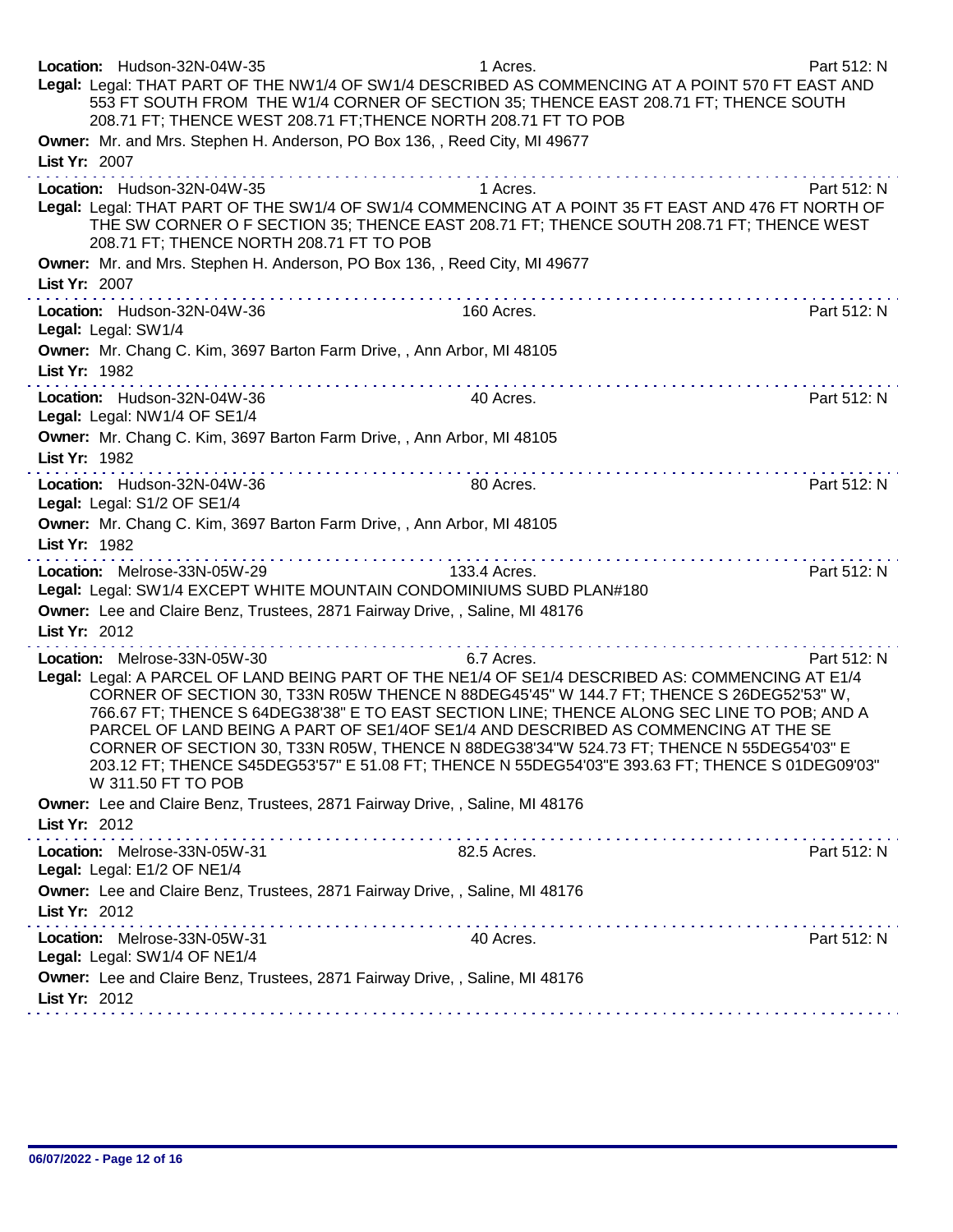| Location: Melrose-33N-05W-31<br>Legal: Legal: BEGINNING ON THE EAST LINE OF SEC 31, 360.86 FT S 05D03' W FROM THE E1/4 CORNER OF SAID<br>SECTION FOR POB; THENCE S 05D03' W ALONG SD SEC LINE 400.00 FT; THENCE S 60D48'08" W 1936.31<br>FT; THENCE N 30D22'16" W 246.56 FT; THENCE N 58D35'03" E TO EAST LINE OF SEC 31 AND POB BEING<br>PART OF S1/2 OF SEC 31-33-5 (TAX PARCEL NUMBER 010-031-023-80); AND COMMENCING AT A PLOW PT<br>AT E1/4 CORNER OS SEC 31, THENCEALONG EAST LINE OF SD SEC S 05D15'51" W 761.S5 FT (RECORDED<br>AS S 05D03' W & S 05D15'29" W 760.86 FT)TO POB; THENCE CONT ALONG SD SEC LINE S S05D15'51" W<br>350.12 FT (RECORDED AS S 05D03' W & S 05D15'29" W 350 FT); THENCE S 62D41'26" W (RECORDED AS S<br>62D32'32" W) 1734.27 FT; THENCE N 30D22'16" W 236.76 FT; THENCE N 60D57'20" E (RECORDED AS N<br>60D48'08" E) 1936.31 FT TO THE POB BEING A PART OF PARCEL12 A SURVEY RECORDED L254 P905 CHX<br>CO R/D BEING IN S1/2 SEC 31-33-5 (TAX PARCEL NUMBER 010-031-023-85); AND BEGINNING ON THE EAST<br>LINE OF SEC 31, 1110.86 FT S 05D03' W FROM THE E1/4 CORNER OF SAID SECTION; THENCE S 05D03' W<br>ALONG SD SEC LINE 350.00 FT; THENCE S 64D32'06" W 2745.87 FT TO C/L ADDIS RD; THENCE N 30D40'35"<br>W ALONG SD RD 200.00 FT; THENCE N 62D32'32" E 2943.53 FT TO POB BEING PART OF S1/2 OF SEC 31-33-<br>5 (TAX PARCEL NUMBER 010-031-023-25); AND BEGINNING ON THE EAST LINE OF SEC 31, 1460.86 FT S<br>05D03' W FROM THE E1/4 CORNER OF SAID SECTION; THENCE S 05D03' W ALONG SD SEC LINE 350.00FT;<br>THENCE S 66D50'01" W 2552.04 FT TO C/L ADDIS RD; THENCE N 30D40'55" W ALONG SD RD 200.00 FT;<br>THENCE N 64D32'06" E 2745.87 FT TO POB BEING PART OF S1/2 OF SEC 31-33-5 (TAX PARCEL NUMBER<br>010-031-023-30); | 54 Acres.    | Part 512: N |
|---------------------------------------------------------------------------------------------------------------------------------------------------------------------------------------------------------------------------------------------------------------------------------------------------------------------------------------------------------------------------------------------------------------------------------------------------------------------------------------------------------------------------------------------------------------------------------------------------------------------------------------------------------------------------------------------------------------------------------------------------------------------------------------------------------------------------------------------------------------------------------------------------------------------------------------------------------------------------------------------------------------------------------------------------------------------------------------------------------------------------------------------------------------------------------------------------------------------------------------------------------------------------------------------------------------------------------------------------------------------------------------------------------------------------------------------------------------------------------------------------------------------------------------------------------------------------------------------------------------------------------------------------------------------------------------------------------------------------------------------------------------------|--------------|-------------|
| Owner: Lee and Claire Benz, Trustees, 2871 Fairway Drive,, Saline, MI 48176                                                                                                                                                                                                                                                                                                                                                                                                                                                                                                                                                                                                                                                                                                                                                                                                                                                                                                                                                                                                                                                                                                                                                                                                                                                                                                                                                                                                                                                                                                                                                                                                                                                                                         |              |             |
| List Yr: 2012                                                                                                                                                                                                                                                                                                                                                                                                                                                                                                                                                                                                                                                                                                                                                                                                                                                                                                                                                                                                                                                                                                                                                                                                                                                                                                                                                                                                                                                                                                                                                                                                                                                                                                                                                       | . <b>.</b>   |             |
| Location: Melrose-33N-05W-31<br>Legal: Legal: BEG A PLOW PT AT THE EAST 1/4 COR OF SEC 31; THENCE ALG THE E-W 1/4 LN OF SD SEC, S<br>86DEG 42' 51" W (RECORDED AS S 86DEG 42' 02" W) 46.41 FT TO THE SW'LY LN OF WHITE ROAD; THENCE<br>CONT ALG SD SEC LN, S86DEG 42' 51" W (RECORDED AS S 86DEG 42' 02" W) 360.46 FT TO A 1/2" ROD;<br>THENCE S 53DEG 46' 24" W (RECORDED AS S 53DEG 40' 06" W) 1609.57 FT TO A 1/2" ROD; THENCE S<br>31DEG 53' 20" E 341.86 FT TO A 1/2" ROD; THENCE N 58DEG 44' 15" E (RECORDED AS N 58DEG 35' 03" E)<br>1744.12 FT TO A 1/2" ROD ON THE E LN OFSD SEC; THENCE ALG THE EAST LN, N O5DEG 15' 51" E<br>(RECORDED N 05DEG 03' E AND N 05DEG 15' 29" E) 328.07 FT TO A 1/2" ROD ON THE S'LY LN OF SD RD;<br>THENCE CONT ALG SD SEC LN, N 05DEG 15' 51" E (RECORDEDAS N 05DEG 03' E AND N 05DEG 15' 29" E)<br>33.14 FT TO THE POB, BEING PART OF SE1/4                                                                                                                                                                                                                                                                                                                                                                                                                                                                                                                                                                                                                                                                                                                                                                                                                                                                                | 17.42 Acres. | Part 512: N |
| Owner: Lee and Claire Benz, Trustees, 2871 Fairway Drive,, Saline, MI 48176<br>List Yr: 2012                                                                                                                                                                                                                                                                                                                                                                                                                                                                                                                                                                                                                                                                                                                                                                                                                                                                                                                                                                                                                                                                                                                                                                                                                                                                                                                                                                                                                                                                                                                                                                                                                                                                        |              |             |
| Location: Melrose-33N-05W-32<br>Legal: Legal: SW1/4 OF SW1/4                                                                                                                                                                                                                                                                                                                                                                                                                                                                                                                                                                                                                                                                                                                                                                                                                                                                                                                                                                                                                                                                                                                                                                                                                                                                                                                                                                                                                                                                                                                                                                                                                                                                                                        | 50 Acres.    | Part 512: N |
| Owner: Lee and Claire Benz, Trustees, 2871 Fairway Drive,, Saline, MI 48176<br>List Yr: 1996                                                                                                                                                                                                                                                                                                                                                                                                                                                                                                                                                                                                                                                                                                                                                                                                                                                                                                                                                                                                                                                                                                                                                                                                                                                                                                                                                                                                                                                                                                                                                                                                                                                                        |              |             |
| Location: Melrose-33N-05W-32<br>Legal: Legal: NE1/4 OF SW1/4                                                                                                                                                                                                                                                                                                                                                                                                                                                                                                                                                                                                                                                                                                                                                                                                                                                                                                                                                                                                                                                                                                                                                                                                                                                                                                                                                                                                                                                                                                                                                                                                                                                                                                        | 42.7 Acres.  | Part 512: N |
| Owner: Lee and Claire Benz, Trustees, 2871 Fairway Drive,, Saline, MI 48176<br>List Yr: 2012                                                                                                                                                                                                                                                                                                                                                                                                                                                                                                                                                                                                                                                                                                                                                                                                                                                                                                                                                                                                                                                                                                                                                                                                                                                                                                                                                                                                                                                                                                                                                                                                                                                                        |              |             |
| Location: Melrose-33N-05W-32<br>Legal: Legal: NW1/4                                                                                                                                                                                                                                                                                                                                                                                                                                                                                                                                                                                                                                                                                                                                                                                                                                                                                                                                                                                                                                                                                                                                                                                                                                                                                                                                                                                                                                                                                                                                                                                                                                                                                                                 | 170.9 Acres. | Part 512: N |
| Owner: Lee and Claire Benz, Trustees, 2871 Fairway Drive,, Saline, MI 48176<br>List Yr: 2012                                                                                                                                                                                                                                                                                                                                                                                                                                                                                                                                                                                                                                                                                                                                                                                                                                                                                                                                                                                                                                                                                                                                                                                                                                                                                                                                                                                                                                                                                                                                                                                                                                                                        |              |             |
| Location: Melrose-33N-05W-33<br>Legal: Legal: S 1/2 OF SE 1/4 LYING EAST OF RAILROAD                                                                                                                                                                                                                                                                                                                                                                                                                                                                                                                                                                                                                                                                                                                                                                                                                                                                                                                                                                                                                                                                                                                                                                                                                                                                                                                                                                                                                                                                                                                                                                                                                                                                                | 59 Acres.    | Part 512: N |
| Owner: Northern Michigan Antique-Flywheelers Club, Inc., Mr. Robert Devol, PO Box 494, Petoskey, MI 49770<br>List Yr: 1987                                                                                                                                                                                                                                                                                                                                                                                                                                                                                                                                                                                                                                                                                                                                                                                                                                                                                                                                                                                                                                                                                                                                                                                                                                                                                                                                                                                                                                                                                                                                                                                                                                          |              |             |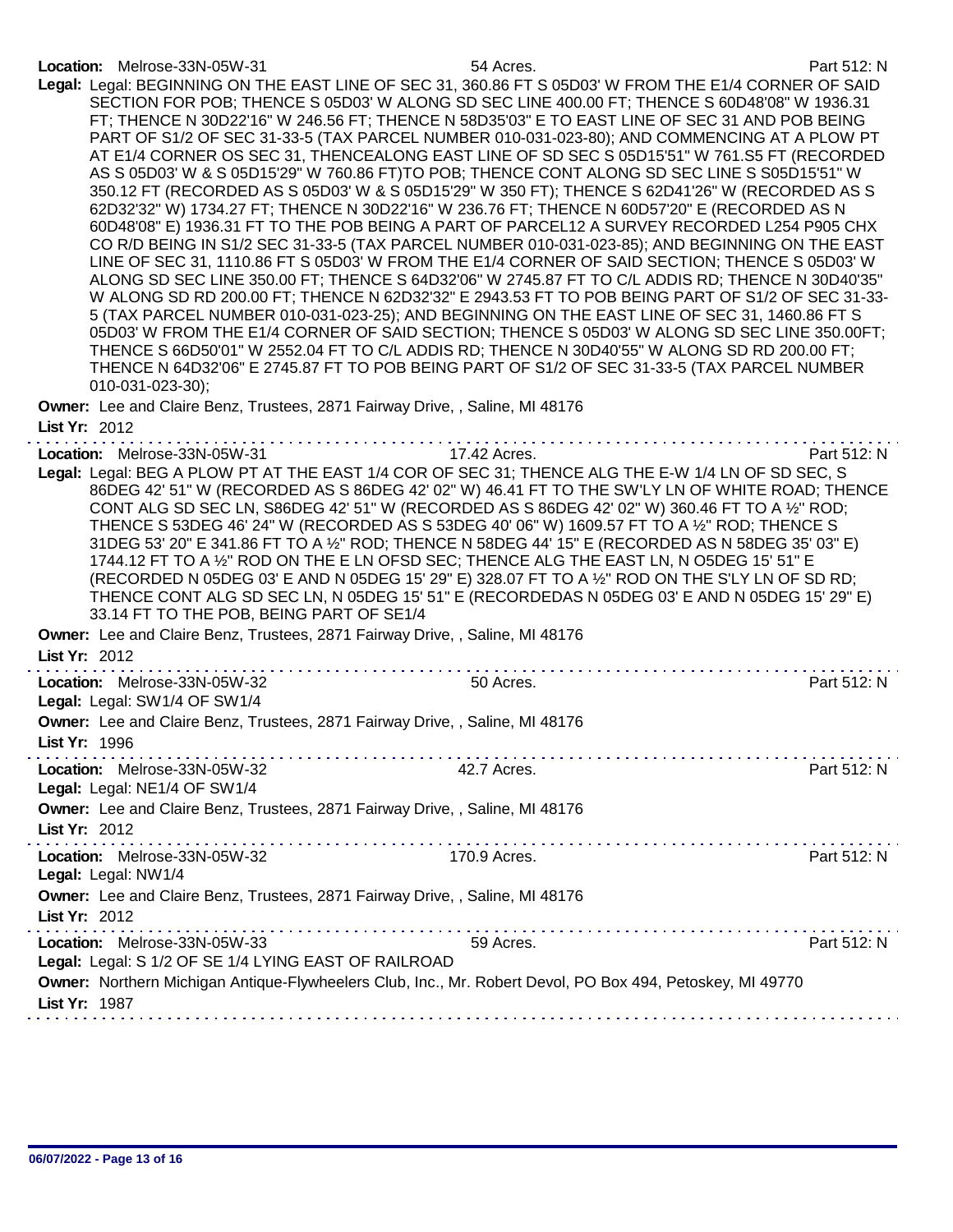| Location: South Arm-32N-07W-17<br>Legal: Legal: W1/2 OF SW1/4 EXC 1.4 AC. DESC. AS BEG. AT THE SW CORNER OF SEC, THENCE EAST ALONG S<br>ALONG SD. SEC LINE 230 FT. MORE OR LESS TO POINT OF END. 1.4 AC.M/L<br>Owner: Mr. Claude D. Gilkerson, 504 Green Acre Drive, , Bellaire, MI 49615 | 78.6 Acres.<br>LINE OF SAID SE C., 649.50 FT M/L TO POINT DIRECTLY SOUTH OF STONE PILLAR ON R-O-W LINE ON N.<br>SIDE CHS CO. RD. 626 WHICH IS SOUTH OF THIS DESC., THENCE N FROM SAID SEC. LN 263 FT. TO IRON<br>PIPE, THENCE E 230 FT TO IRON PIPE, THENCE S 263 FT TO SOUTH LINE OF SAID SEC., THENCE WEST                                                                                                                                                                | Part 512: N |
|-------------------------------------------------------------------------------------------------------------------------------------------------------------------------------------------------------------------------------------------------------------------------------------------|-----------------------------------------------------------------------------------------------------------------------------------------------------------------------------------------------------------------------------------------------------------------------------------------------------------------------------------------------------------------------------------------------------------------------------------------------------------------------------|-------------|
| List Yr: 1983                                                                                                                                                                                                                                                                             |                                                                                                                                                                                                                                                                                                                                                                                                                                                                             |             |
| Location: South Arm-32N-07W-25<br>Legal: Legal: E1/2 NE1/4 NE1/4                                                                                                                                                                                                                          | 20 Acres.                                                                                                                                                                                                                                                                                                                                                                                                                                                                   | Part 512: N |
| Owner: Lake States Land, LLC, Mr. Brandon Devereaux, 2872 North Hubbardston Road, Pewamo, MI 48873<br>List Yr: 2020                                                                                                                                                                       |                                                                                                                                                                                                                                                                                                                                                                                                                                                                             |             |
| Location: South Arm-32N-07W-25                                                                                                                                                                                                                                                            | 3 Acres.                                                                                                                                                                                                                                                                                                                                                                                                                                                                    | Part 512: N |
| Legal: Legal: Com at NE cor of SE1/4 NE1/4, Sec 25; th S along East line of section 450'; th W 115' to c/l co rd; th NW'ly<br>along c/l co rd to intersection with N line of SE1/4 NE1/4; th E along N line to POB                                                                        |                                                                                                                                                                                                                                                                                                                                                                                                                                                                             |             |
| Owner: Lake States Land, LLC, Mr. Brandon Devereaux, 2872 North Hubbardston Road, Pewamo, MI 48873                                                                                                                                                                                        |                                                                                                                                                                                                                                                                                                                                                                                                                                                                             |             |
| List Yr: 2020                                                                                                                                                                                                                                                                             |                                                                                                                                                                                                                                                                                                                                                                                                                                                                             |             |
| Location: South Arm-32N-07W-33<br>Legal: Legal: SE1/4 OF NW1/4                                                                                                                                                                                                                            | 40 Acres.                                                                                                                                                                                                                                                                                                                                                                                                                                                                   | Part 512: N |
| Owner: Larry R. Biehl, 1070 South Ridge Court, , Traverse City, MI 49696                                                                                                                                                                                                                  |                                                                                                                                                                                                                                                                                                                                                                                                                                                                             |             |
| List Yr: 2014                                                                                                                                                                                                                                                                             | .                                                                                                                                                                                                                                                                                                                                                                                                                                                                           |             |
| Location: South Arm-32N-07W-33                                                                                                                                                                                                                                                            | 37.5 Acres.                                                                                                                                                                                                                                                                                                                                                                                                                                                                 | Part 512: N |
| Legal: Legal: NE1/4 OF SE1/4 EXCEPT COMM AT E1/4 POST OF SEC 33; THEN W 673 FT FOR POB; THEN W 250<br>FT; THEN S 400 FT; THEN E 250 FT; THEN N 400 FT TO POB                                                                                                                              |                                                                                                                                                                                                                                                                                                                                                                                                                                                                             |             |
| Owner: Larry R. Biehl, 1070 South Ridge Court, , Traverse City, MI 49696                                                                                                                                                                                                                  |                                                                                                                                                                                                                                                                                                                                                                                                                                                                             |             |
| List Yr: 2014                                                                                                                                                                                                                                                                             |                                                                                                                                                                                                                                                                                                                                                                                                                                                                             |             |
| Location: South Arm-32N-07W-33                                                                                                                                                                                                                                                            | $\mathcal{L}^{\mathcal{A}}(\mathcal{A},\mathcal{A},\mathcal{A},\mathcal{A},\mathcal{A},\mathcal{A},\mathcal{A},\mathcal{A},\mathcal{A},\mathcal{A},\mathcal{A},\mathcal{A},\mathcal{A},\mathcal{A},\mathcal{A},\mathcal{A},\mathcal{A},\mathcal{A},\mathcal{A},\mathcal{A},\mathcal{A},\mathcal{A},\mathcal{A},\mathcal{A},\mathcal{A},\mathcal{A},\mathcal{A},\mathcal{A},\mathcal{A},\mathcal{A},\mathcal{A},\mathcal{A},\mathcal{A},\mathcal{A},\mathcal$<br>3.02 Acres. | Part 512: N |
| Legal: Legal: THE NORTH 100 FT OF SE1/4 OF SE1/4                                                                                                                                                                                                                                          |                                                                                                                                                                                                                                                                                                                                                                                                                                                                             |             |
| Owner: Larry R. Biehl, 1070 South Ridge Court, , Traverse City, MI 49696                                                                                                                                                                                                                  |                                                                                                                                                                                                                                                                                                                                                                                                                                                                             |             |
| List Yr: 2014                                                                                                                                                                                                                                                                             |                                                                                                                                                                                                                                                                                                                                                                                                                                                                             |             |
| Location: South Arm-32N-07W-34                                                                                                                                                                                                                                                            | 53.53 Acres.                                                                                                                                                                                                                                                                                                                                                                                                                                                                | Part 512: N |
| Legal: Legal: NE1/4 OF SW1/4 AND A PART OF THE NW1/4 OF SW1/4 DESCRIBED AS FOLLOWS: COMM AT A 1/2"                                                                                                                                                                                        |                                                                                                                                                                                                                                                                                                                                                                                                                                                                             |             |
|                                                                                                                                                                                                                                                                                           | ROD AT THE WEST 1/4 CORNER OF SECTION 34; THENCE ALONG THE WEST LINE OF SD SECTION, S 00<br>DEG 50' 29" E 965.66 FT, BEING THE POB OF THIS DESCRIPTION; THENCE CONTINUING ALONG SD SEC                                                                                                                                                                                                                                                                                      |             |
|                                                                                                                                                                                                                                                                                           | LINE, S 00 DEG 50' 29" E 315.68FT TO THE NORTH LINE OF THE SOUTH 33 FT OF THE NW1/4 OF SW1/4 OF                                                                                                                                                                                                                                                                                                                                                                             |             |
|                                                                                                                                                                                                                                                                                           | SD SEC; THENCE ALONG THE AFOREMENT IONED LINE, N 88 DEG 44' 26" E 33.00 FT TO A 1/2" RE-ROD ON                                                                                                                                                                                                                                                                                                                                                                              |             |
|                                                                                                                                                                                                                                                                                           | THE EAST LINE OF WATERMAN ROAD; THENCE CONTINUING ALONG THE LAST DESCRIBED COURSE, N                                                                                                                                                                                                                                                                                                                                                                                        |             |
|                                                                                                                                                                                                                                                                                           | 88 DEG 44' 26" E 1265.40 FT TO A 1/2" RE-ROD ON THE WEST 1/8 LINE OF SD SEC; THENCE ALONG SAID<br>WEST 1/8 LINE, NORTH 00 DEG 55' 36" WEST 558.46 FT TO A 1/2" RE-ROD; THENCE S 88 DEG 50' 16" W                                                                                                                                                                                                                                                                            |             |
|                                                                                                                                                                                                                                                                                           | 907.56 FT TO A 1/2" RE-ROD; THENCE S 00 DEG 50' 29" E 245.00FT TO A 1/2" RE-ROD; THENCE S 88 DEG                                                                                                                                                                                                                                                                                                                                                                            |             |
| 33.00 FT TO THE POB                                                                                                                                                                                                                                                                       | 50' 16" WEST 357.00 FT TO A 1/2" RE-ROD ON SAID ROAD LINE; TH ENCE CONTINUING S 88 DEG 50' 16" W                                                                                                                                                                                                                                                                                                                                                                            |             |
| Owner: Mr. and Mrs. Stephen H. Anderson and Stephen H. Anderson II, Trustee, P.O. Box 136, Reed City, MI 49677                                                                                                                                                                            |                                                                                                                                                                                                                                                                                                                                                                                                                                                                             |             |
| List Yr: 2014                                                                                                                                                                                                                                                                             |                                                                                                                                                                                                                                                                                                                                                                                                                                                                             |             |
| Location: Wilson-32N-06W-15                                                                                                                                                                                                                                                               | 40 Acres.                                                                                                                                                                                                                                                                                                                                                                                                                                                                   | Part 512: N |
| Legal: Legal: SW 1/4 OF NE 1/4                                                                                                                                                                                                                                                            |                                                                                                                                                                                                                                                                                                                                                                                                                                                                             |             |
| Owner: Little Traverse Conservancy, Kieran C. Fleming, Executive Director, 3264 Powell Road, Harbor Springs, MI 49740                                                                                                                                                                     |                                                                                                                                                                                                                                                                                                                                                                                                                                                                             |             |
| List Yr: 1957                                                                                                                                                                                                                                                                             |                                                                                                                                                                                                                                                                                                                                                                                                                                                                             |             |
|                                                                                                                                                                                                                                                                                           |                                                                                                                                                                                                                                                                                                                                                                                                                                                                             |             |